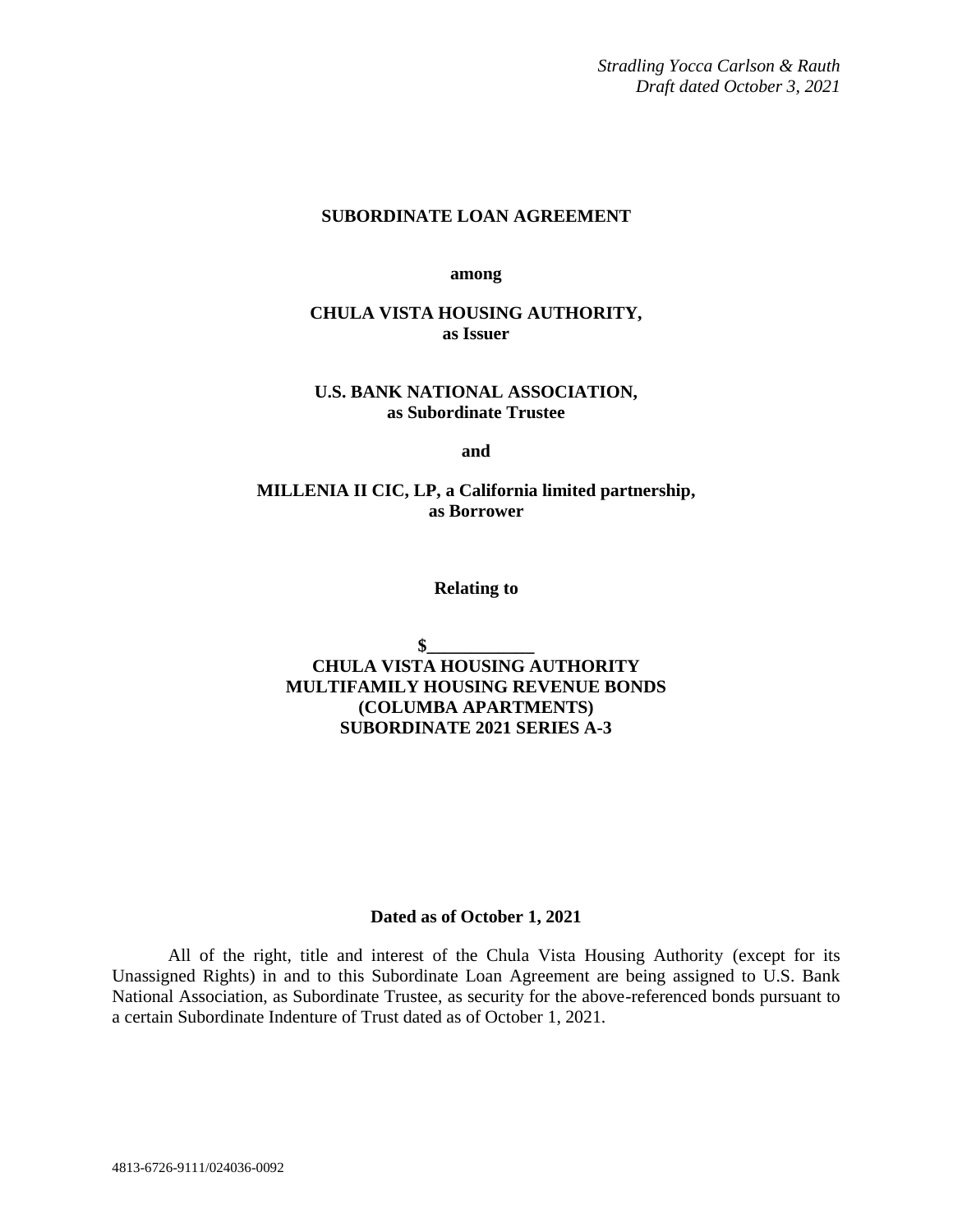### ARTICLE I DEFINITIONS

| Section 1. |  |
|------------|--|
| Section 1. |  |

### ARTICLE II

# REPRESENTATIONS, WARRANTIES AND COVENANTS

| Section 2.1 |  |
|-------------|--|
| Section 2.2 |  |
| Section 2.3 |  |
| Section 2.4 |  |
| Section 2.5 |  |

# ARTICLE III

# THE SUBORDINATE LOAN

| Section 3.1 |  |
|-------------|--|
| Section 3.2 |  |
| Section 3.3 |  |
| Section 3.4 |  |
| Section 3.5 |  |

# ARTICLE IV

# LOAN PAYMENTS

| Section 4.1 | Payments Under the Subordinate Note; Independent Obligation of |  |  |
|-------------|----------------------------------------------------------------|--|--|
|             |                                                                |  |  |
| Section 4.2 |                                                                |  |  |
| Section 4.3 |                                                                |  |  |
| Section 4.4 |                                                                |  |  |

#### ARTICLE V SPECIAL COVENANTS OF BORROWER

| Section 5.1  |  |
|--------------|--|
| Section 5.2  |  |
| Section 5.3  |  |
| Section 5.4  |  |
| Section 5.5  |  |
| Section 5.6  |  |
| Section 5.7  |  |
| Section 5.8  |  |
| Section 5.9  |  |
| Section 5.10 |  |
| Section 5.11 |  |
| Section 5.12 |  |
| Section 5.13 |  |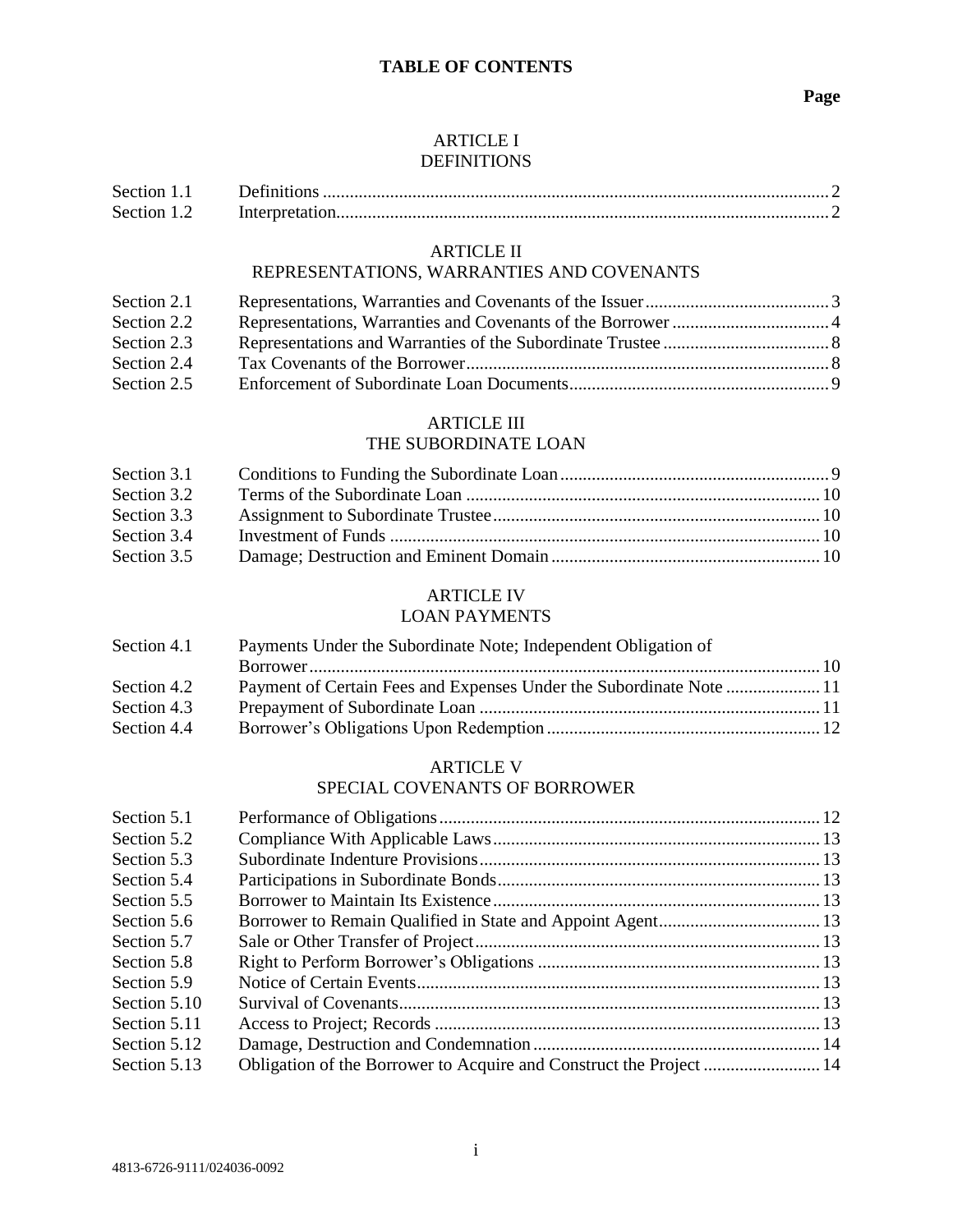# **TABLE OF CONTENTS (continued)**

**Page**

### ARTICLE VI INDEMNIFICATION

### ARTICLE VII EVENTS OF DEFAULT AND REMEDIES

| Section 7.1 |  |
|-------------|--|
| Section 7.2 |  |
|             |  |
| Section 7.3 |  |
| Section 7.4 |  |
| Section 7.5 |  |

# ARTICLE VIII

# MISCELLANEOUS

| Section 8.1  |  |
|--------------|--|
| Section 8.2  |  |
| Section 8.3  |  |
| Section 8.4  |  |
| Section 8.5  |  |
| Section 8.6  |  |
| Section 8.7  |  |
| Section 8.8  |  |
| Section 8.9  |  |
| Section 8.10 |  |
| Section 8.11 |  |
| Section 8.12 |  |
| Section 8.13 |  |
| Section 8.14 |  |
| Section 8.15 |  |
| Section 8.16 |  |
|              |  |

|--|--|--|--|--|--|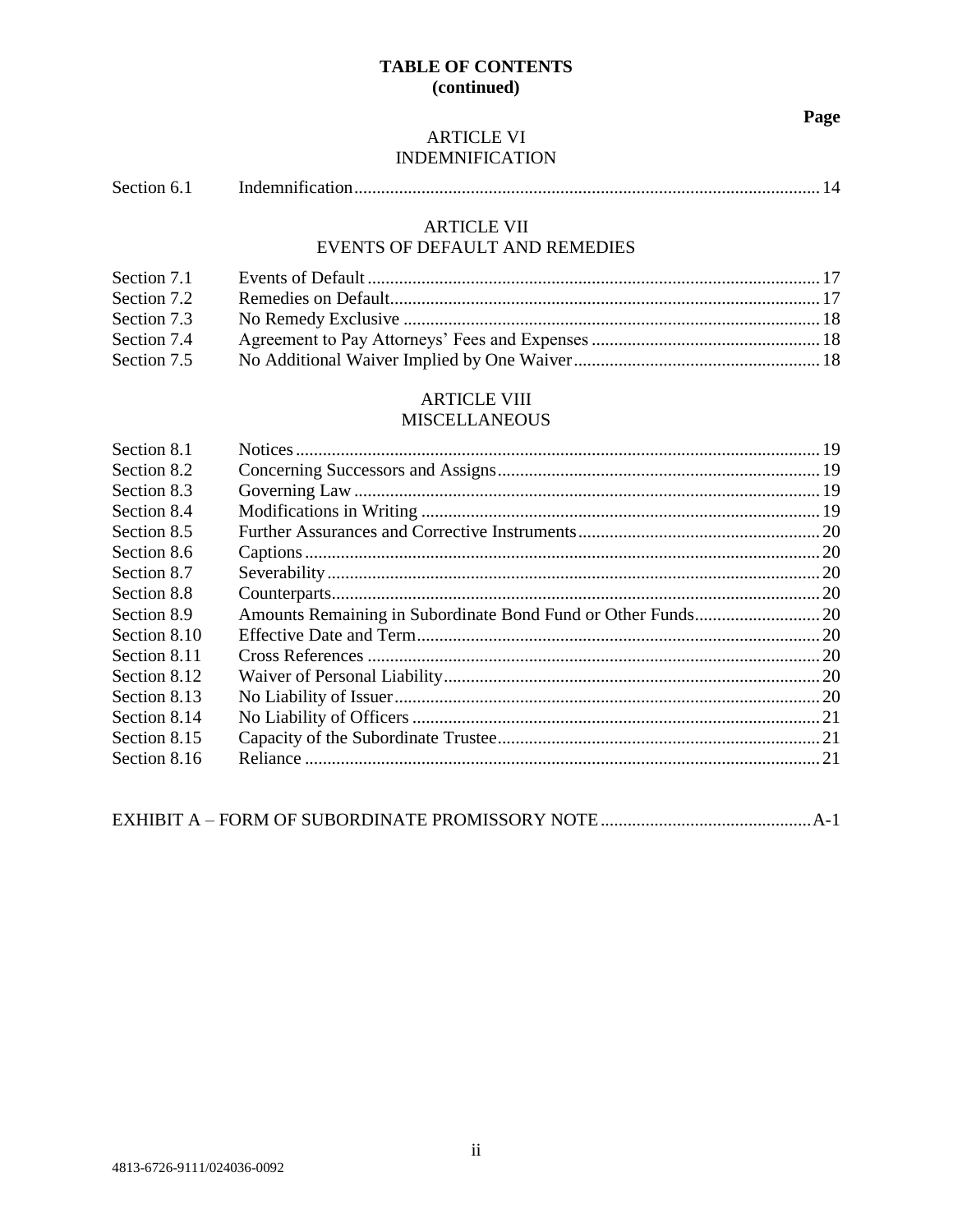#### **SUBORDINATE LOAN AGREEMENT**

**THIS SUBORDINATE LOAN AGREEMENT** (this "Subordinate Loan Agreement"), made and entered into October 1, 2021, by and among the **CHULA VISTA HOUSING AUTHORITY** (together with any successor to its rights, duties and obligations, the "Issuer"), a public body corporate and politic is duly organized and existing under the Constitution and the laws of the State of California **(**the "State"**)**, **U.S. BANK NATIONAL ASSOCIATION**, a national banking association, organized and operating under the laws of the United States of America (together with any successor trustees appointed under the Subordinate Indenture, the "Subordinate Trustee"), and **MILLENIA II CIC, LP**, a limited partnership duly organized and existing under the laws of the State of California (together with its successors and assigns permitted hereunder, the "Borrower");

#### **W I T N E S S E T H:**

**WHEREAS**, the Issuer is authorized by Chapter 1 of Part 2 of Division 24 of the California Health and Safety Code (the "Act") to issue revenue bonds for the purpose of financing, among other things, the acquisition, construction, rehabilitation and equipping of multifamily rental housing and for the provision of capital improvements in connection therewith and determined necessary thereto; and

**WHEREAS**, the Borrower has requested the assistance of the City in financing the construction and development of a 198-unit plus two manager's units multifamily rental housing development to be located within the City of Chula Vista, California known as "Columba Apartments" (the "Project"), and as a condition to such financial assistance the Borrower has agreed to enter into a Regulatory Agreement and Declaration of Restrictive Covenants of even date herewith (the "Regulatory Agreement") setting forth certain restrictions with respect to the Project; and

**WHEREAS**, the Issuer has determined to assist in the financing of the Project by issuing its Chula Vista Housing Authority Multifamily Housing Revenue Bonds (Columba Apartments), Subordinate 2021 Series A-3, in the original aggregate principal amount of \$2,400,000 (the "Subordinate Bonds"), pursuant to a Subordinate Indenture of Trust, dated as of October 1, 2021 (the "Subordinate Indenture"), by and between the Issuer and the Subordinate Trustee, and the Act, and making a subordinate loan to the Borrower in the amount of the sum of such principal amount (the "Subordinate Loan"), evidenced by a Subordinate Promissory Note (the "Subordinate Note") upon the terms and conditions set forth herein; and

**WHEREAS**, in order to provide a portion of the funds necessary to finance the Project, pursuant to and in accordance with the Act, the Issuer has also entered into a Funding Loan Agreement, by and among the Issuer, Citibank, N.A., as funding lender (the "Senior Funding Lender"), and U.S. Bank National Association, as fiscal agent (the "Senior Fiscal Agent"), dated as of October 1, 2021 (the "Senior Funding Loan Agreement"), pursuant to which the Senior Funding Lender will (i) advance funds (the "Senior Funding Loan") to or for the account of the Issuer, and (ii) apply the proceeds of the Senior Funding Loan to make a loan (the "Senior Borrower Loan," and, together with the Senior Funding Loan, collectively, the "Senior Loans") pursuant to a Borrower Loan Agreement, by and between the Issuer and the Borrower, dated as of October 1, 2021 (the "Senior Borrower Loan Agreement," and, together with the Senior Funding Loan Agreement, the "Senior Loan Agreements"); and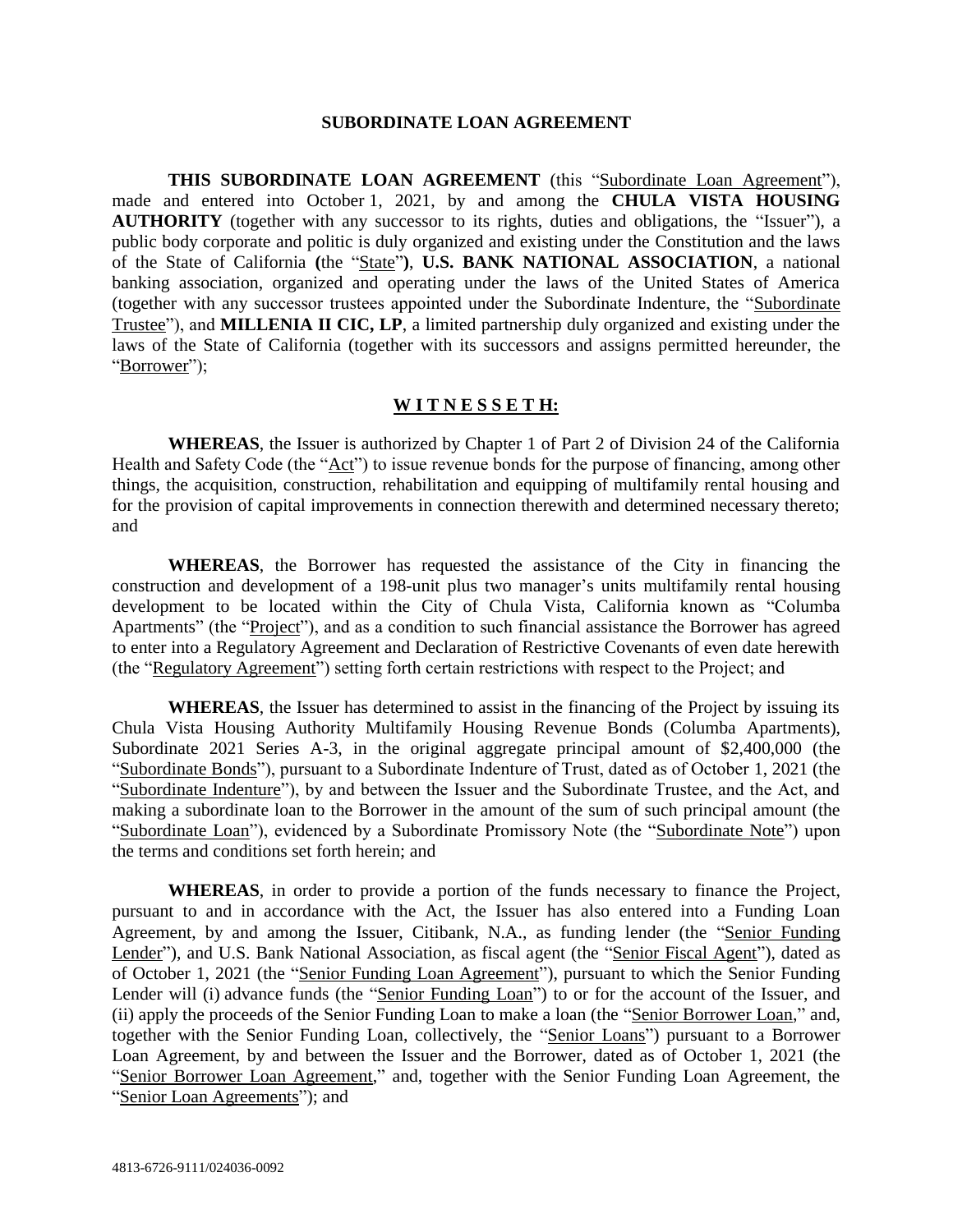**WHEREAS**, pursuant to the Senior Funding Loan Agreement, the Issuer executed and delivered that certain Governmental Lender Multifamily Note dated October \_\_, 2021 in the aggregate principal amount of \$\_\_\_\_\_\_\_\_\_\_, that certain Governmental Lender Multifamily Note dated October \_\_, 2021 in the aggregate principal amount of \$\_\_\_\_\_\_\_\_, and that certain taxable Governmental Lender Multifamily Note (Taxable) dated October \_\_, 2021 in the aggregate principal amount of \$ ( collectively, the "Senior Governmental Notes," and, together with the Senior Borrower Notes (defined below), the "Senior Obligations"), and, pursuant to the Senior Borrower Loan Agreement, the Borrower executed and delivered that certain Borrower Multifamily Note dated October \_\_, 2021 in the aggregate principal amount of \$\_\_\_\_\_\_\_\_, that certain Borrower Multifamily Note dated October \_\_, 2021 in the aggregate principal amount of \$ and that certain Borrower Multifamily Note dated October . 2021 in the aggregate principal amount of \$  $\qquad \qquad$  (collectively, the "Senior Borrower Notes," and, together with the Senior Funding Loan Agreement, the Senior Borrower Loan Agreement, the Senior Governmental Notes and the Regulatory Agreement, the "Senior Loan Documents"); and

**WHEREAS**, the Borrower's obligations under this Subordinate Loan, the Subordinate Note and this Subordinate Loan Agreement are subordinate in all respects to all payment obligations under Senior Loan Documents.

**NOW, THEREFORE**, for and in consideration of the mutual covenants and representations hereinafter contained, the parties hereto agree as follows:

### **ARTICLE I**

### **DEFINITIONS**

**Section 1.1 Definitions**. All words and phrases (except for "Event of Default") defined in the Subordinate Indenture shall have the same meanings for the purposes of this Subordinate Loan Agreement. In addition to the words and phrases defined in the Subordinate Indenture and elsewhere herein, the following words and phrases shall have the following meanings:

"Event of Default" means any of those events specified in and defined by the applicable provisions of Article VII hereof to constitute an event of default.

"Subordinate Loan Agreement" means this Subordinate Loan Agreement, together with any amendments hereto.

"Taxes" means all taxes, water rents, sewer rents, assessments and other governmental or municipal or public or private dues, fees, charges and levies and any liens (including federal tax liens) which are or may be levied, imposed or assessed upon the Project or any part thereof, or upon any leases pertaining thereto, or upon the rents, issues, income or profits thereof, whether any or all of the aforementioned be levied directly or indirectly or as excise taxes or as income taxes.

**Section 1.2 Interpretation**. Words of the masculine gender shall be deemed and construed to include correlative words of the feminine and neuter genders. Words importing the singular number shall include the plural number and vice versa unless the context shall otherwise indicate. Words importing persons include firms, partnerships, limited liability companies, joint ventures, associations and corporations. References to Articles, Sections and other subdivisions of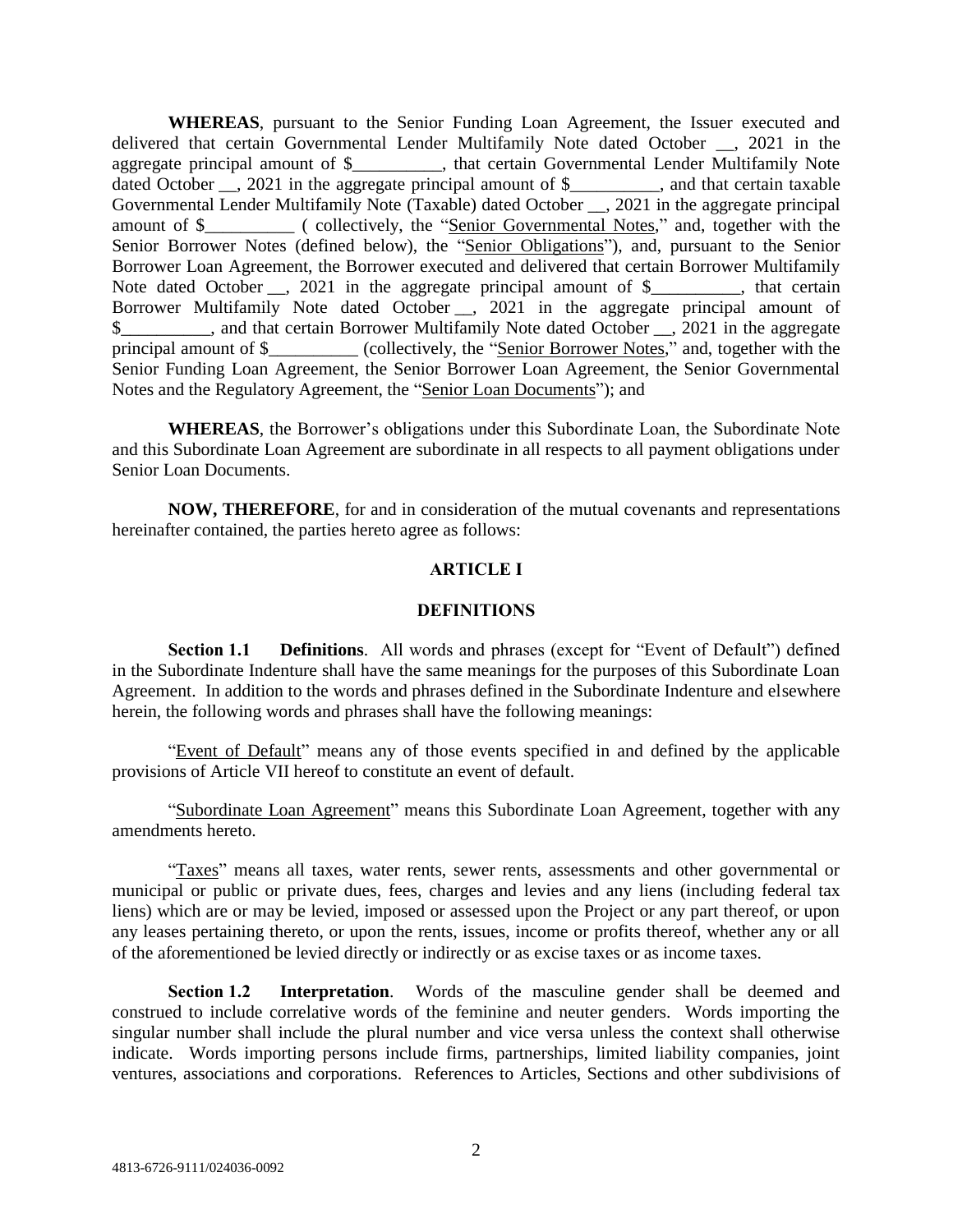this Subordinate Loan Agreement are the Articles, sections and other subdivisions of this Subordinate Loan Agreement as originally executed.

The terms "herein," "hereunder," "hereby," "hereto," "hereof" and any similar terms refer to this Subordinate Loan Agreement; the term "heretofore" means before the date of execution of this Subordinate Loan Agreement; and the term "hereafter" means after the date of execution of this Subordinate Loan Agreement.

#### **ARTICLE II**

#### **REPRESENTATIONS, WARRANTIES AND COVENANTS**

**Section 2.1 Representations, Warranties and Covenants of the Issuer**. The Issuer makes the following representations, warranties and covenants:

(a) The Issuer is a public body, corporate and politic, organized and existing under the laws of the State.

(b) The Issuer has all necessary power and authority to issue the Subordinate Bonds and to execute and deliver this Subordinate Loan Agreement, the Subordinate Indenture, and the other Subordinate Loan Documents to which it is a party, and to perform its duties and discharge its obligations hereunder and thereunder.

(c) The Issuer has taken all action on its part for the issuance of the Subordinate Bonds and for the execution and delivery thereof.

(d) Each of the Subordinate Loan Documents to which the Issuer is a party has been duly validly authorized, executed and delivered by the Issuer and, assuming due authorization, execution and delivery by the other parties thereto, constitutes the legal, valid and binding obligation of the Issuer enforceable against the Issuer in accordance with its respective terms, subject to bankruptcy, insolvency, reorganization, moratorium and other similar laws affecting the rights of creditors generally and general equitable principles.

(e) To the best knowledge of the Issuer, the Issuer has complied with the provisions of the Act and the laws of the State which are prerequisites to the consummation of the transactions on the part of the Issuer described or contemplated in the Subordinate Loan Documents. To the best knowledge of the Issuer, the execution and delivery of the Subordinate Bonds and the Subordinate Loan Documents to which the Issuer is a party, the consummation of the transactions on the part of the Issuer contemplated thereby and the fulfillment of or compliance with the terms and conditions thereof do not conflict with or result in the breach of any of the terms, conditions or provisions of any agreement or instrument or judgment, order or decree to which the Issuer is now a party or by which it is bound, nor do they constitute a default under any of the foregoing or result in the creation or imposition of any prohibited lien, charge or encumbrance of any nature upon any property or assets of the Issuer under the terms of any instrument or agreement.

(f) To the best knowledge of the Issuer, no authorization or approval or other action by, and no notice to or filing with, any governmental authority or regulatory body is required for the due execution and delivery by the Issuer of, and performance by the Issuer of its obligations under, any of the Subordinate Loan Documents, which has not been obtained.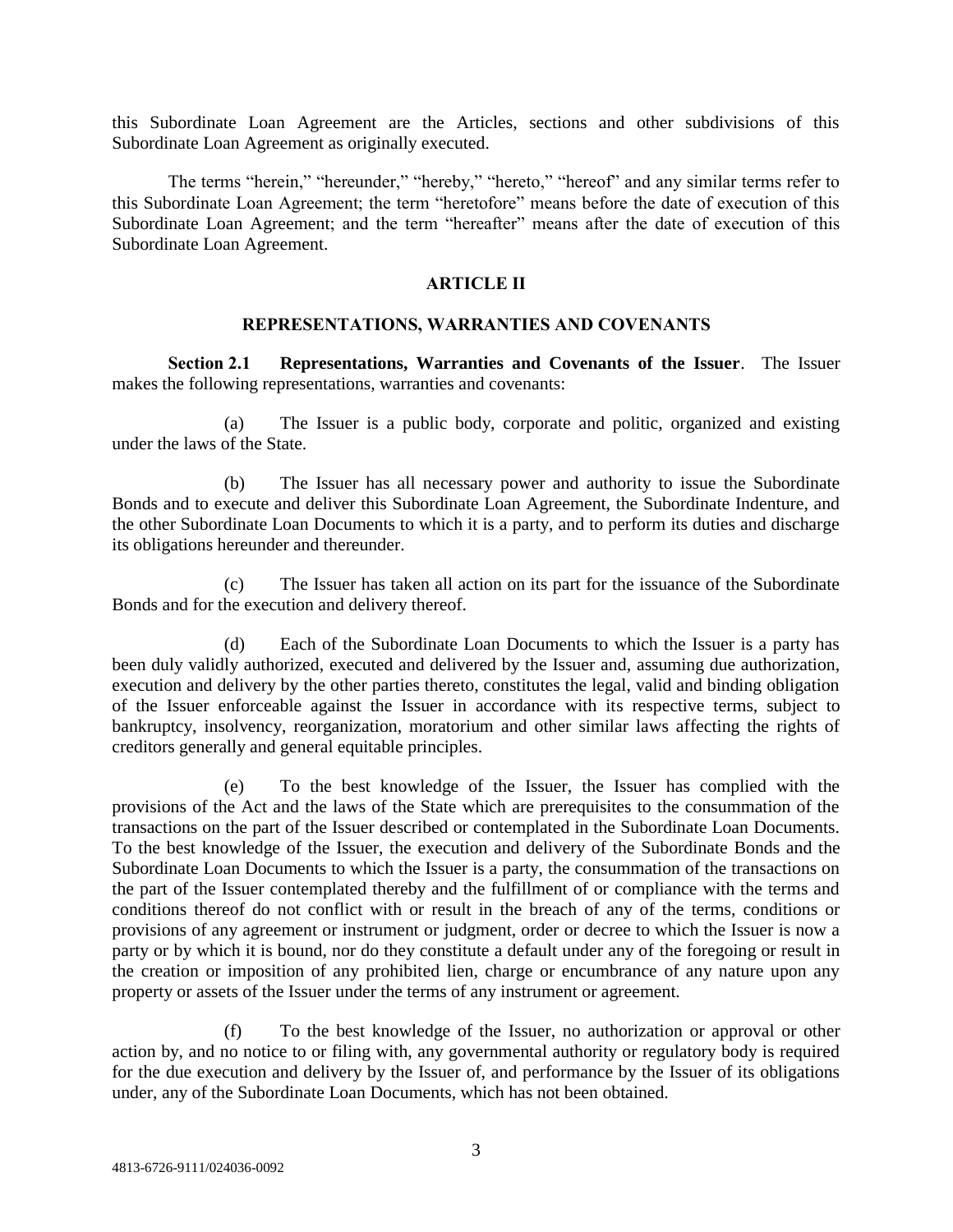(g) To the best knowledge of the Issuer, there is no action, suit, proceeding, inquiry or investigation pending or threatened against the Issuer by or before any court, governmental agency or public board or body, nor, to the Issuer's knowledge, any basis therefor, which (i) affects or questions the existence or the territorial jurisdiction of the Issuer or the title to office of any member of the governing body of the Issuer; (ii) affects or seeks to prohibit, restrain or enjoin the execution and delivery of any Subordinate Loan Documents or the issuance, execution or delivery of the Subordinate Bonds, as applicable; (iii) affects or questions the validity or enforceability of the Subordinate Bonds; or (iv) questions the power or authority of the Issuer to perform its obligations under the Subordinate Bonds or to carry out the transactions contemplated by the Subordinate Bonds and the Subordinate Loan Documents.

It is expressly acknowledged that the Issuer makes no representation as to the financial position or business condition of the Borrower and does not represent or warrant as to any of the statements, materials (financial or otherwise), representations or certifications furnished or to be made and furnished by the Borrower in connection with the issuance, execution and delivery of the Subordinate Bonds, as applicable, or as to the correctness, completeness or accuracy of such statements.

**Section 2.2 Representations, Warranties and Covenants of the Borrower**. The Borrower makes the following representations, warranties and covenants, all of which, together with the other representations and agreements of the Borrower contained in this Subordinate Loan Agreement, are relied upon by the Issuer and the Subordinate Trustee and serve as a basis for the undertakings of the Issuer and the Subordinate Trustee contained in this Subordinate Loan Agreement:

(a) The Borrower is a limited partnership duly organized, validly existing and in good standing under the laws of the State of California and duly qualified to conduct its business under the laws of the State and in every other state in which the nature of its business requires such qualification, has full legal right, power and authority to enter into this Subordinate Loan Agreement and the other Subordinate Loan Documents, and to carry out and consummate all transactions contemplated hereby and by the other Subordinate Loan Documents, and by proper partnership action has duly authorized the execution, delivery and performance of this Subordinate Loan Agreement and the other Subordinate Loan Documents. All general partners, if any, of the Borrower are duly incorporated, organized and in good standing under the laws of their respective states of organization and are duly qualified to transact business in the State.

(b) The Borrower has the legal right, power and authority to (i) own its properties and assets, including, but not limited to, the Project, (ii) to carry on its business as now being conducted and the Borrower contemplates it to be conducted with respect to the Project and (iii) execute and deliver, carry out its obligations under, and close the transactions provided for in, the Subordinate Loan Documents to which it is a party.

(c) The officers of the Borrower executing this Subordinate Loan Agreement and the other Subordinate Loan Documents are duly and properly in office and fully authorized to execute the same. This Subordinate Loan Agreement and the other Subordinate Loan Documents have been duly authorized, executed and delivered by the Borrower and, assuming due authorization, execution and delivery by the other parties thereto, will constitute the legal, valid and binding agreements of the Borrower enforceable against the Borrower; except in each case as enforcement may be limited by bankruptcy, insolvency or other laws affecting the enforcement of creditors' rights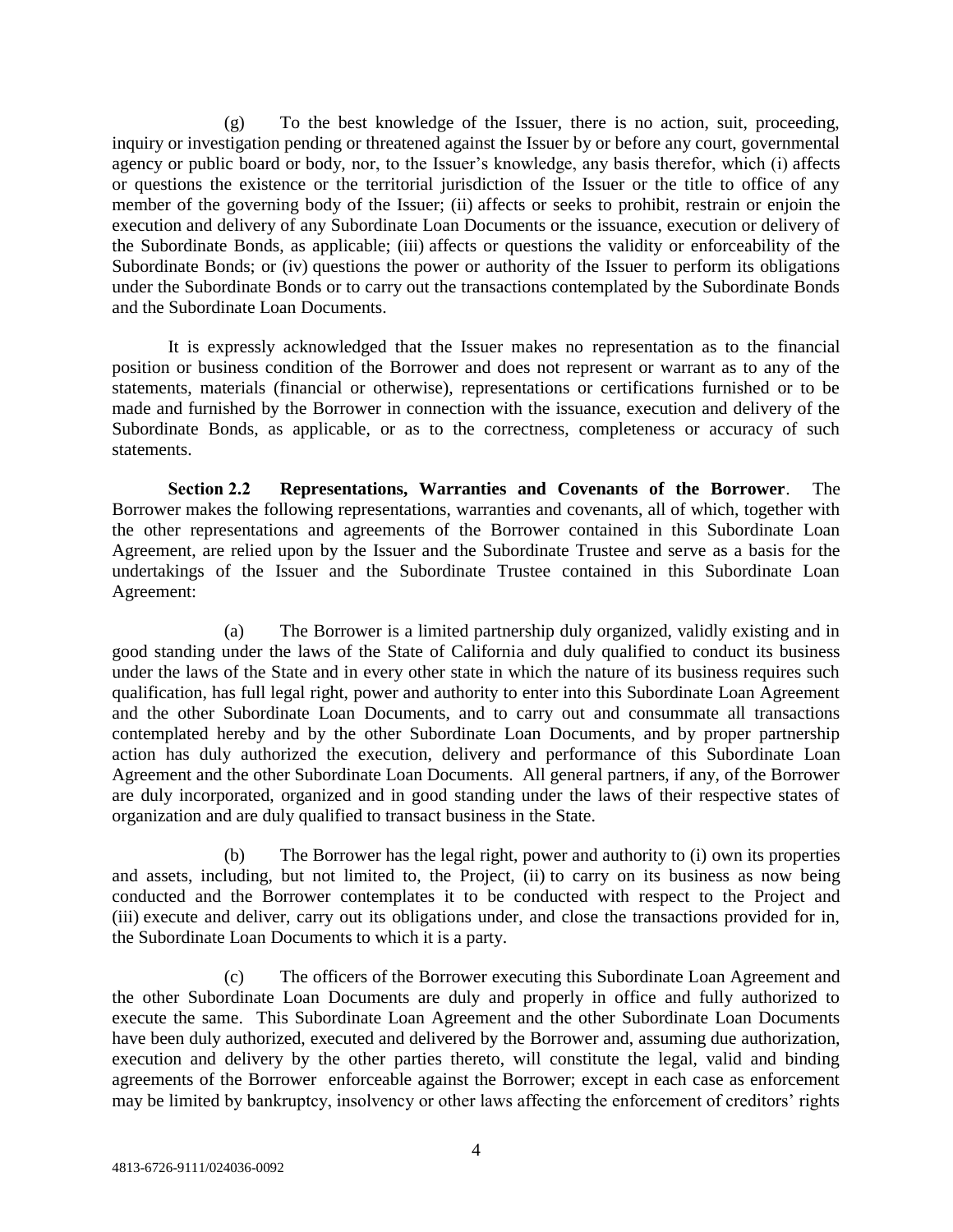generally, by the application of equitable principles regardless of whether enforcement is sought in a proceeding at law or in equity and by public policy.

(d) No consent or approval of any trustee or holder of any indebtedness of the Borrower, and to the best knowledge of the Borrower and with respect to the Borrower, no consent, permission, authorization, order or license of, or filing or registration with, any governmental authority (except with respect to any state securities or "blue sky" laws) is necessary in connection with the execution and delivery of this Subordinate Loan Agreement or the other Subordinate Loan Documents or the consummation of any transaction herein or therein contemplated, or the fulfillment of or compliance with the terms and conditions hereof or thereof, except as have been obtained or made and as are in full force and effect.

(e) The execution and delivery of this Subordinate Loan Agreement and the other Subordinate Loan Documents, the consummation of the transactions herein and therein contemplated and the fulfillment of or compliance with the terms and conditions hereof and thereof, will not conflict with or constitute a violation or breach of or default (with due notice or the passage of time or both) under (i) the organizational or other governing documents of the Borrower or to the best knowledge of the Borrower and with respect to the Borrower, (ii) any applicable law or administrative rule or regulation, or any applicable court or administrative decree or order, (iii) any mortgage, deed of trust, Subordinate Loan Agreement, lease, contract or other agreement or instrument to which the Borrower is a party or by which it or its properties or assets are otherwise subject or bound, or (iv) except as provided in the Subordinate Loan Documents, result in the creation or imposition of any lien, charge or encumbrance of any nature whatsoever upon any of the property or assets of the Borrower, which conflict, violation, breach, default, lien, charge or encumbrance might have consequences that would materially and adversely affect the consummation of the transactions contemplated by this Subordinate Loan Agreement or the Subordinate Loan Documents, or the financial condition, assets, properties or operations of the Borrower.

(f) There is no action, suit, proceeding, inquiry or investigation, before or by any court or federal, state, municipal or other governmental authority, pending, or to the knowledge of the Borrower, after reasonable investigation, threatened, against or affecting the Borrower or the assets, properties or operations of the Borrower which, if determined adversely to the Borrower or its interests, would have a material adverse effect upon the consummation of the transactions contemplated by, or the validity of, this Subordinate Loan Agreement or the other Subordinate Loan Documents or upon the financial condition, assets, properties or operations of the Borrower, and the Borrower is not in default (and no event has occurred and is continuing which with the giving of notice or the passage of time or both could constitute a default) with respect to any order or decree of any court or any order, regulation or demand of any federal, state, municipal or other governmental authority, which default might have consequences that would materially and adversely affect the consummation of the transactions contemplated by this Subordinate Loan Agreement or the other Subordinate Loan Documents or the financial condition, assets, properties or operations of the Borrower. All tax returns (federal, state and local) required to be filed by or on behalf of the Borrower have been filed, and all taxes shown thereon to be due, including interest and penalties, except such, if any, as are being actively contested by the Borrower in good faith, have been paid or adequate reserves have been made for the payment thereof which reserves, if any, are reflected in the audited financial statements described therein. The Borrower enjoys the peaceful and undisturbed possession of all of the Property.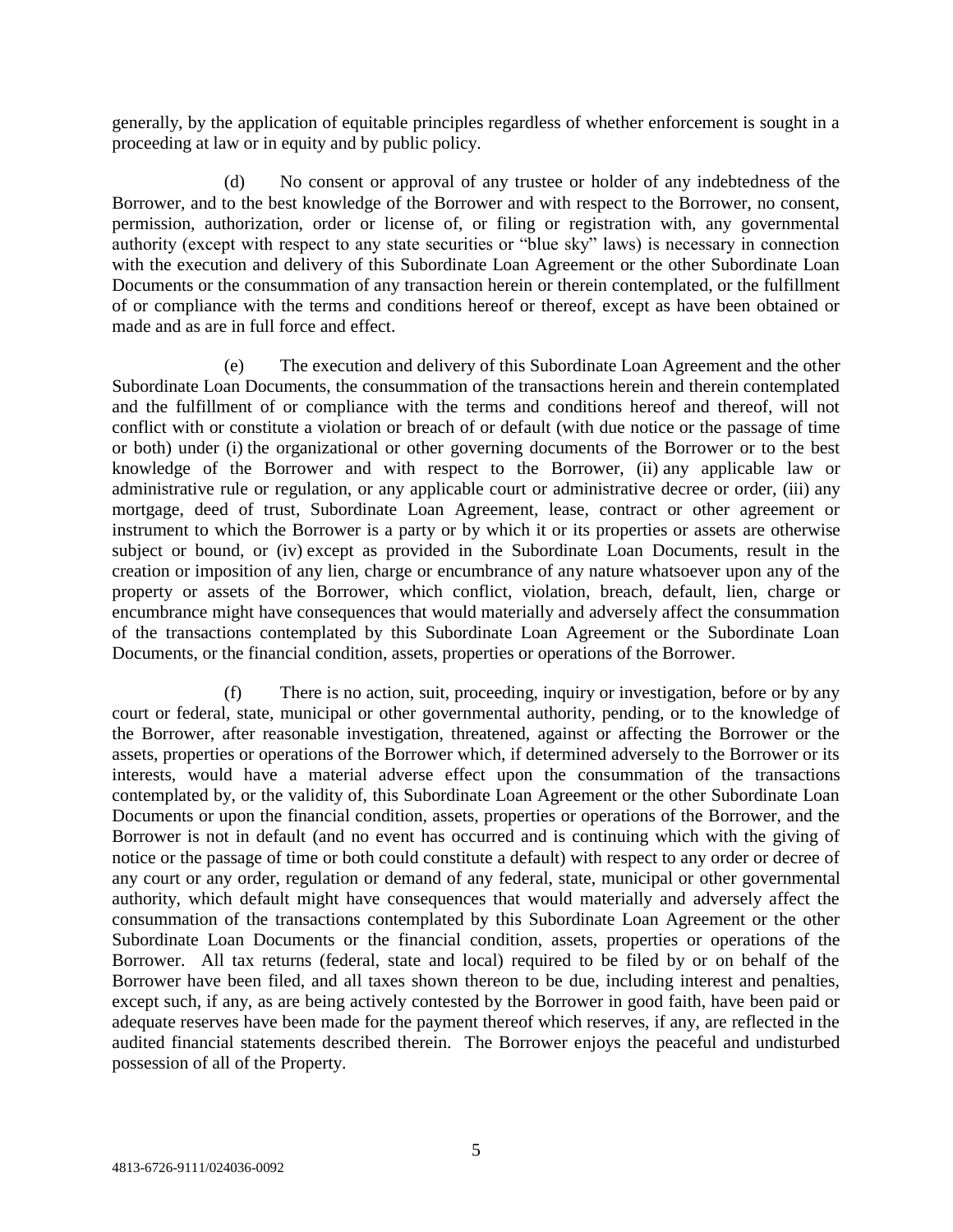(g) The Project and the operation of the Project (in the manner contemplated by the Subordinate Loan Documents) conform in all material respects with the requirements of the Act as well as all applicable zoning, planning, building and environmental laws, ordinances and regulations of governmental authorities having jurisdiction over the Project.

(h) The Borrower has filed or caused to be filed all federal, state and local tax returns which are required to be filed or has obtained appropriate extensions therefor, and has paid or caused to be paid all taxes as shown on said returns or on any assessment received by it, to the extent that such taxes have become due.

The Borrower is not in default in the performance, observance or fulfillment of any of the obligations, covenants or conditions contained in any agreement or instrument to which it is a party which default would materially adversely affect the transactions contemplated by the Subordinate Loan Documents or the operations of the Borrower or the enforceability of the Subordinate Loan Documents to which the Borrower is a party or the ability of the Borrower to perform all obligations thereunder.

(j) The Borrower agrees to pay all costs of maintenance and repair, all Taxes and assessments, insurance premiums (including public liability insurance and insurance against damage to or destruction of the Project) concerning or in any way related to the Project, or any part thereof, and any expenses or renewals thereof, and any other governmental charges and impositions whatsoever, foreseen or unforeseen, and all utility and other charges and assessments concerning or in any way related to the Project.

(k) If the Borrower is a partnership, all of the partnership interests in the Borrower are validly issued and are fully registered, if required, with the applicable governmental authorities and/or agencies, and, except as set forth in the Borrower's Partnership Agreement, there are no outstanding options or rights to purchase or acquire those interests. If the Borrower is a limited liability company, all of the ownership interests in the Borrower are validly issued and are fully registered, if required, with the applicable governmental authorities and/or agencies, and there are no outstanding options or rights to purchase or acquire those interests. Nothing in this Subordinate Loan Agreement shall prevent the Borrower from issuing additional partnership interests or ownership interests if such units are issued in accordance with all applicable securities laws, provided such issuance is in accordance with the Borrower's Partnership Agreement.

(l) The representations and warranties of the Borrower contained in the Regulatory Agreement are true and accurate in all material respects.

(m) The information, statements or reports furnished in writing to the Issuer by the Borrower in connection with this Subordinate Loan Agreement or the consummation of the transactions contemplated hereby do not contain any untrue statement of a material fact or omit to state a material fact necessary to make the statements contained therein, in light of the circumstances under which they were made, not misleading; and the representations and warranties of the Borrower and the statements, information and descriptions contained in the Borrower's closing certificates, as of the Closing Date, are true and correct in all material respects, do not contain any untrue statement of a material fact, and do not omit to state a material fact necessary to make the representations, warranties, statements, information and descriptions contained therein, in the light of the circumstances under which they were made, not misleading; and any estimates or the assumptions contained in any certificate of the Borrower delivered as of the Closing Date are reasonable.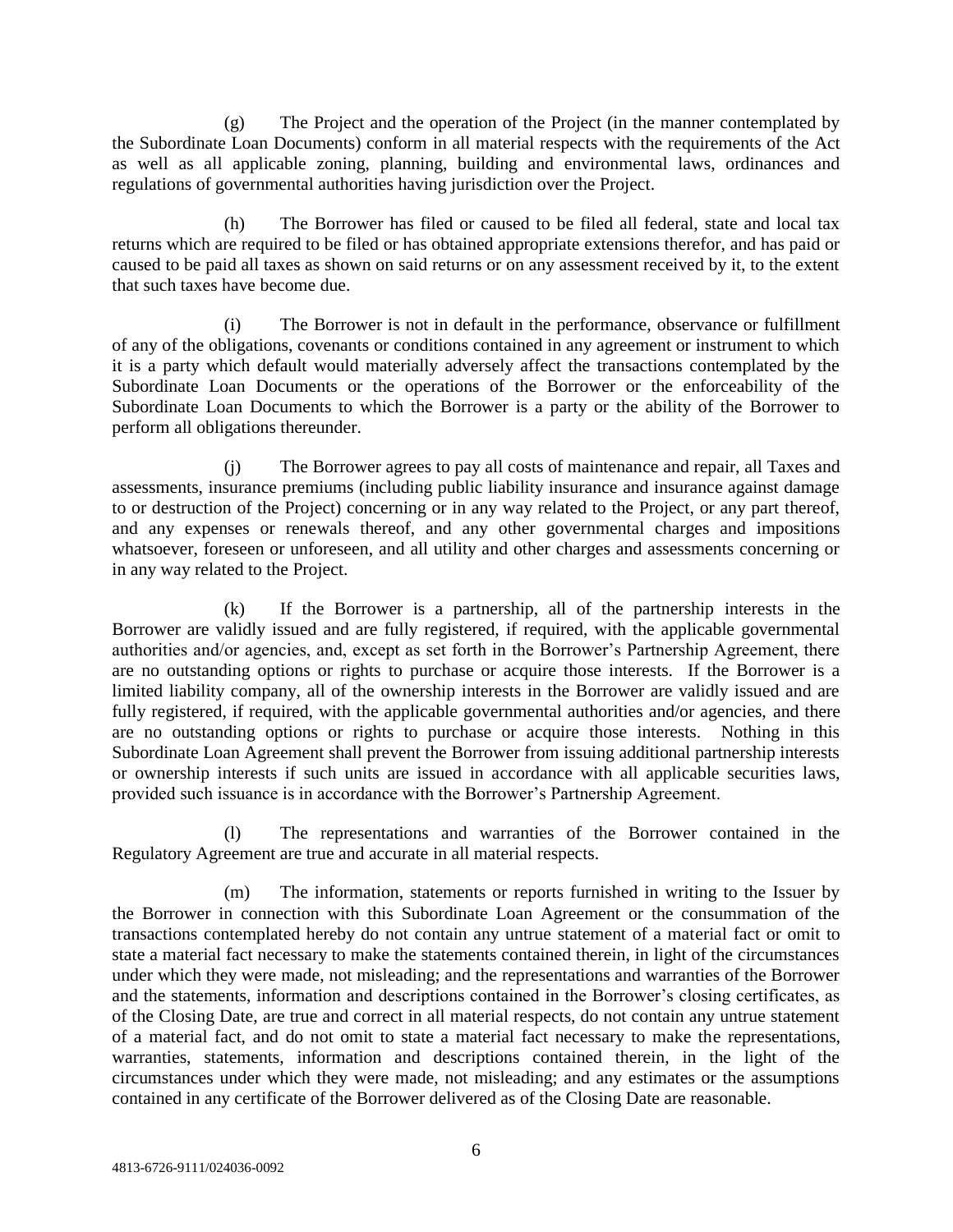(n) The Borrower acknowledges that (i) it understands the nature and structure of the transactions relating to the financing of the Project, (ii) it is familiar with the provisions of all of the documents and instruments relating to the financing, (iii) it understands the risks inherent in such transactions, including without limitation the risk of loss of the Project, and (iv) it has not relied on the Issuer or the Subordinate Trustee for any guidance or expertise in analyzing the financial or other consequences of the transactions contemplated by the Subordinate Loan Documents or otherwise relied on the Issuer or the Subordinate Trustee in any manner.

(o) The Borrower covenants to pay all third-party fees of the financing, including but not limited to the following:

(i) All taxes and assessments of any type or character charged to the Issuer or to the Subordinate Trustee affecting the amount available to the Issuer or the Subordinate Trustee from payments to be received hereunder or in any way arising due to the transactions contemplated hereby (including taxes and assessments assessed or levied by any public agency or governmental authority of whatsoever character having power to levy taxes or assessments) but excluding franchise taxes based upon the capital and/or income of the Subordinate Trustee and taxes based upon or measured by the net income of the Subordinate Trustee or the Issuer; provided, however, that the Borrower shall have the right to protest any such taxes or assessments and to require the Issuer or the Subordinate Trustee, at the Borrower's expense, to protest and contest any such taxes or assessments levied upon them and that the Borrower shall have the right to withhold payment of any such taxes or assessments pending disposition of any such protest or contest unless such withholding, protest or contest would adversely affect the rights or interests of the Issuer or the Subordinate Trustee;

(ii) All fees, charges and expenses of the Subordinate Trustee for services rendered under the Subordinate Indenture, as and when the same become due and payable;

(iii) The portion of the annual fee of the Issuer attributable to the Subordinate Bonds (in addition to the fee attributable to the Senior Obligations, which shall be payable in accordance with and pursuant to the Senior Loan Documents), payable as set forth in Section 19 of the Regulatory Agreement, and the fees and expenses of the Issuer or any agents, attorneys, accountants, consultants selected by the Issuer to act on its behalf in connection with this Subordinate Loan Agreement, the Regulatory Agreement or the Subordinate Loan Documents, including, without limitation, any and all expenses incurred in connection with the authorization, issuance and delivery of the Subordinate Bonds, as applicable, or in connection with any litigation which may at any time be instituted involving this Subordinate Loan Agreement, the Regulatory Agreement, or the Subordinate Loan Documents or any of the other documents contemplated thereby, or in connection with the reasonable supervision or inspection of the Borrower, its properties, assets or operations or otherwise in connection with the administration of the foregoing (except to the extent any such fees or expenses are payable as a result of the gross negligence or willful misconduct of the Issuer); and

(iv) These obligations and those in Section 6.1 shall remain valid and in effect notwithstanding repayment of the loan hereunder or termination of this Subordinate Loan Agreement or the Subordinate Indenture.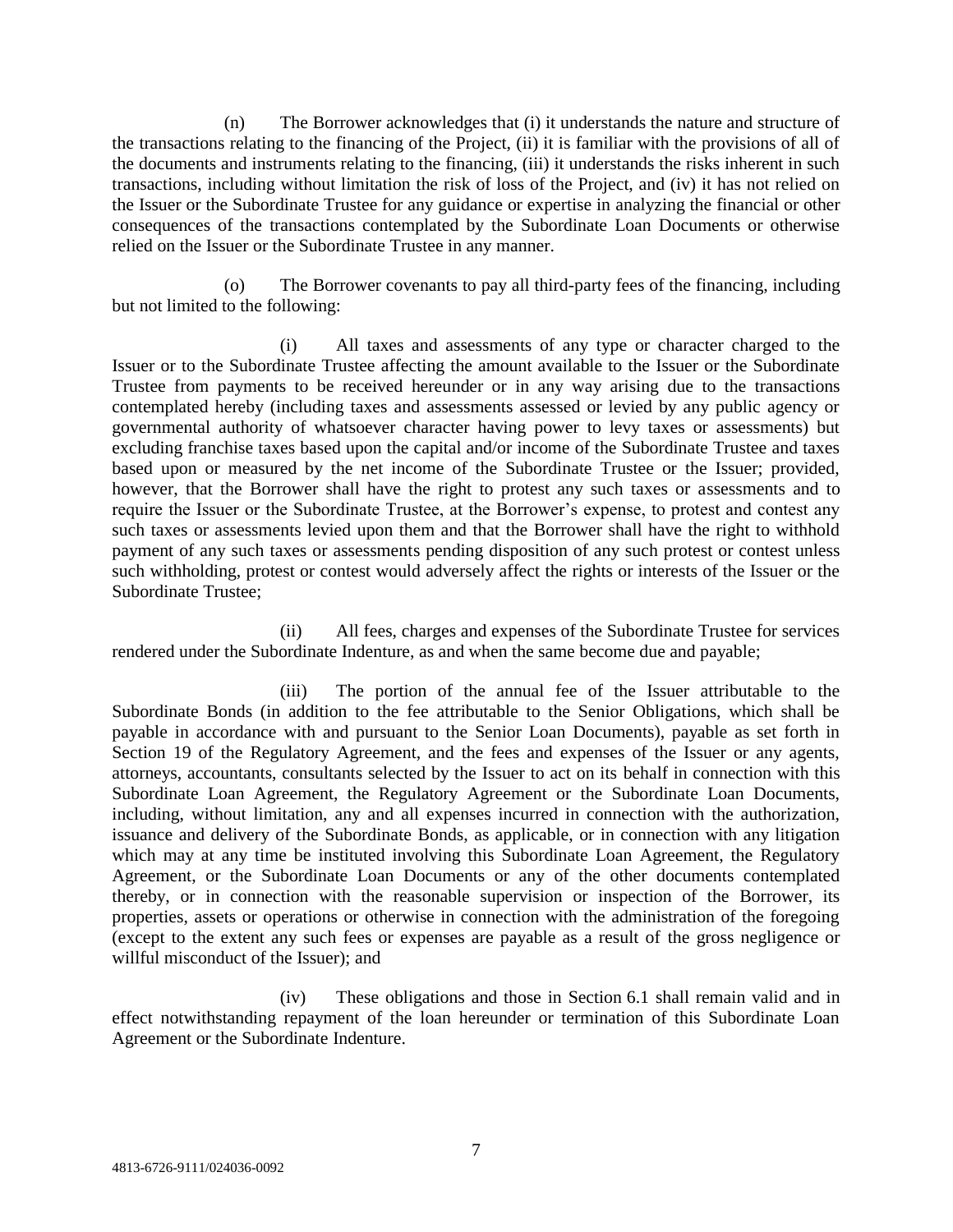**Section 2.3 Representations and Warranties of the Subordinate Trustee**. The Subordinate Trustee makes the following representations and warranties:

(a) The Subordinate Trustee is a national banking association, duly organized and existing under the laws of the United States of America. The Subordinate Trustee is duly authorized to act as a fiduciary and to execute the trust created by the Subordinate Indenture, and meets the qualifications to act as Subordinate Trustee under the Subordinate Indenture.

(b) The Subordinate Trustee has complied with the provisions of law which are prerequisite to the consummation of, and has all necessary power (including trust powers) and authority (i) to execute and deliver this Subordinate Loan Agreement and the other Subordinate Loan Documents to which it is a party, (ii) to perform its obligations under this Subordinate Loan Agreement and the other Subordinate Loan Documents to which it is a party, and (iii) to consummate the transactions contemplated by this Subordinate Loan Agreement and the other Subordinate Loan Documents to which it is a party.

(c) The Subordinate Trustee has duly authorized (i) the execution and delivery of this Subordinate Loan Agreement and the other Subordinate Loan Documents to which it is a party, (ii) the performance by the Subordinate Trustee of its obligations under this Subordinate Loan Agreement and the other Subordinate Loan Documents to which it is a party, and (iii) the actions of the Subordinate Trustee contemplated by this Subordinate Loan Agreement and the other Subordinate Loan Documents to which it is a party.

(d) Each of the Subordinate Loan Documents to which the Subordinate Trustee is a party has been duly executed and delivered by the Subordinate Trustee and, assuming due authorization, execution and delivery by the other parties thereto, constitutes a valid and binding obligation of the Subordinate Trustee, enforceable against the Subordinate Trustee in accordance with its terms, except as enforceability may be limited by bankruptcy, insolvency, reorganization, moratorium and other similar laws affecting the rights of creditors generally and by general principles of equity (regardless of whether such enforceability is considered in a proceeding in equity or at law).

(e) No approval, permit, consent, authorization or order of any court, governmental agency or public board or body not already obtained is required to be obtained by the Subordinate Trustee as a prerequisite to (i) the execution and delivery of this Subordinate Loan Agreement and the other Subordinate Loan Documents to which the Subordinate Trustee is a party (ii) the authentication or delivery of the Subordinate Bonds, (iii) the performance by the Subordinate Trustee of its obligations under this Subordinate Loan Agreement and the other Subordinate Loan Documents to which it is a party, or (iv) the consummation of the transactions contemplated by this Subordinate Loan Agreement and the other Subordinate Loan Documents to which the Subordinate Trustee is a party. The Subordinate Trustee makes no representation or warranty relating to compliance with any federal or state securities laws.

**Section 2.4 Tax Covenants of the Borrower**. The Borrower covenants and agrees that:

(a) It will at all times comply in all material respects with the terms of the Tax Certificate and the Regulatory Agreement;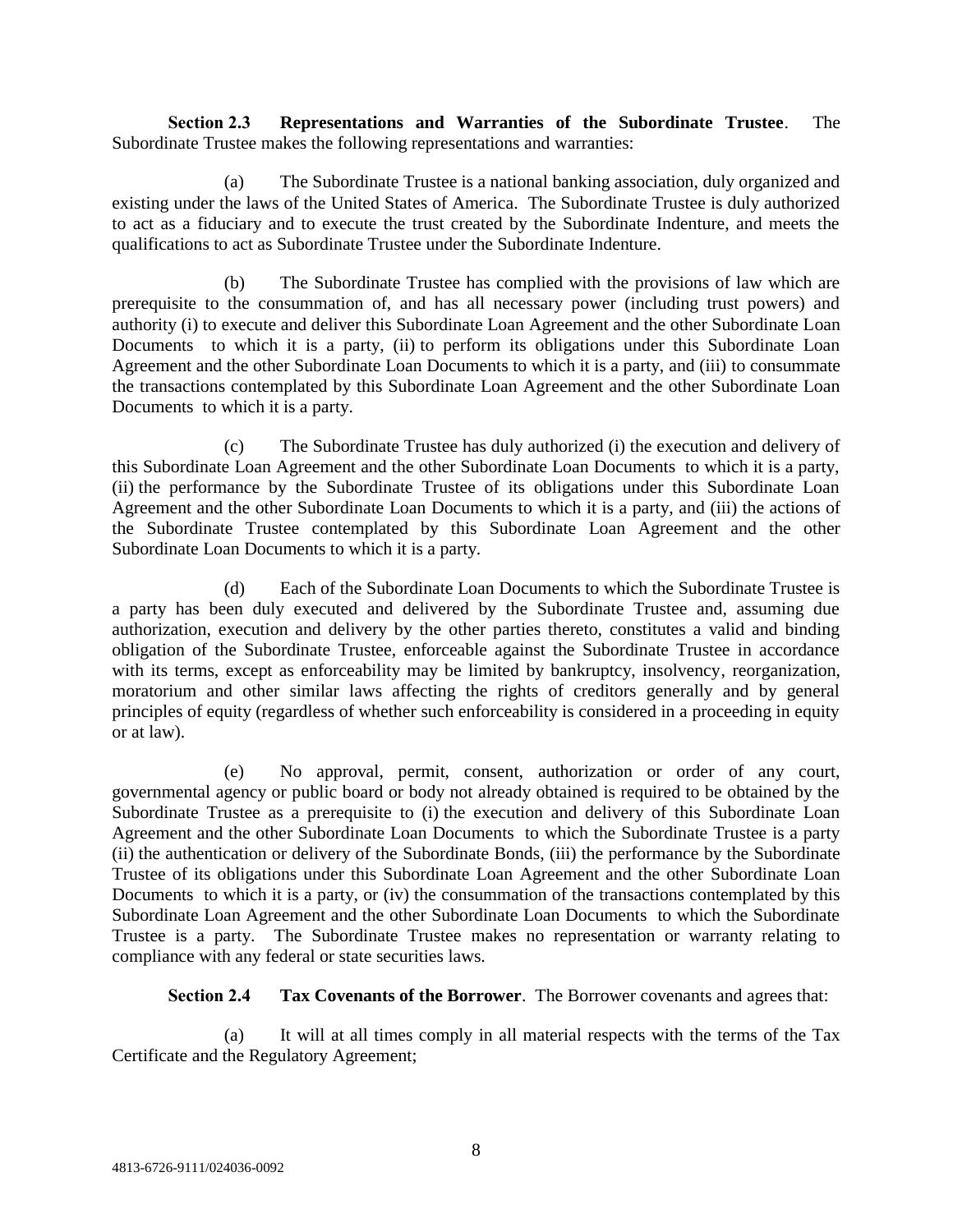(b) It will not take, or permit to be taken on its behalf, any action which would cause the interest payable on the Subordinate Bonds to be included in gross income, for federal income tax purposes, and will take such action as may be necessary in the opinion of Bond Counsel to continue such exclusion from gross income, including, without limitation, the preparation and filing of all statements required to be filed by it in order to maintain the exclusion (including, but not limited to, the filing of all reports and certifications required by the Regulatory Agreement);

(c) No changes will be made to the Project, no actions will be taken by the Borrower and the Borrower will not omit to take any actions, which will in any way adversely affect the tax-exempt status of the Subordinate Bonds;

(d) It will comply with the requirements of Section 148 of the Code and the Regulations issued thereunder throughout the term of the Subordinate Bonds and will not make any use of the proceeds of the Subordinate Bonds, or of any other funds which may be deemed to be proceeds of the Subordinate Bonds under the Code and the related regulations of the United States Treasury, which would cause the Subordinate Bonds to be "arbitrage bonds" within the meaning of Section 148 of the Code;

(e) If the Borrower becomes aware of any situation, event or condition which would, to the best of its knowledge, result in the interest on the Subordinate Bonds becoming includable in gross income for purposes of federal income tax purposes, it will promptly give written notice of such circumstance, event or condition to the Issuer and the Subordinate Trustee.

In the event of a conflict between the terms of this Section 2.4 and the Tax Certificate, the terms of the Tax Certificate shall control.

**Section 2.5 Enforcement of Subordinate Loan Documents**. The Subordinate Trustee may enforce and take all reasonable steps, actions and the proceedings necessary for the enforcement of all terms, covenants and conditions of the Subordinate Loan Documents as and to the extent set forth therein.

# **ARTICLE III**

#### **THE SUBORDINATE LOAN**

**Section 3.1 Conditions to Funding the Subordinate Loan**. The Subordinate Loan shall be deemed funded upon delivery of the Subordinate Note (representing the purchase price of the Subordinate Bonds) and satisfaction of the following conditions:

(a) The Borrower shall have executed and delivered to the Issuer the Subordinate Note in the form attached hereto as Exhibit A, with only such changes therein as shall be approved in writing by the Issuer, and the Issuer shall have endorsed the Subordinate Note to the Subordinate Trustee;

(b) The Subordinate Mortgage shall have been executed and delivered by the Borrower and delivered to the title company for recording in the appropriate office for officially recording real estate documents in the jurisdiction in which the Project is located (the "Recorder's Office");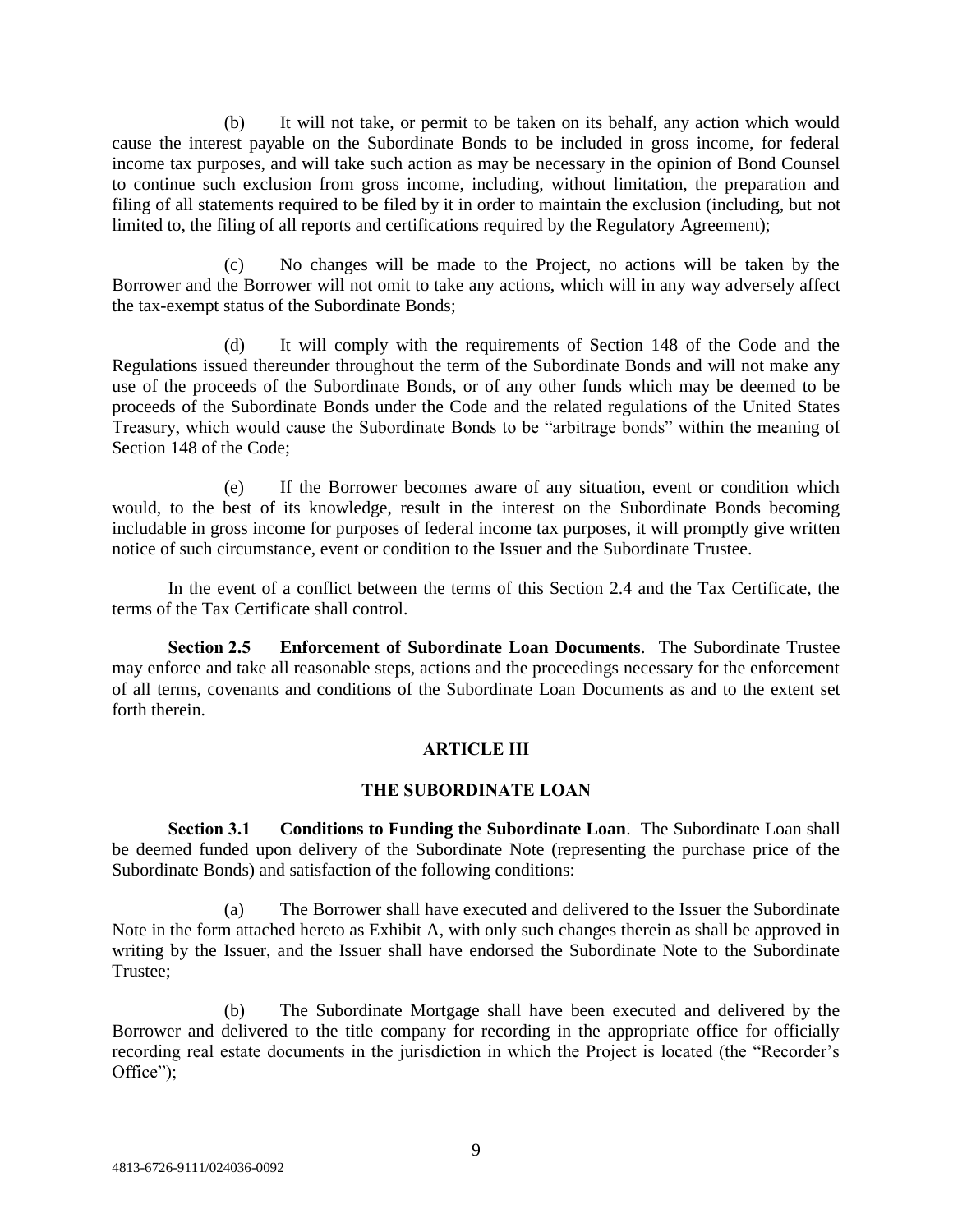(c) The Regulatory Agreement shall have been executed and delivered by the parties thereto and shall have been delivered to the title company for recording in the Recorder's Office, and the Subordinate Trustee shall have received evidence satisfactory to it of such delivery;

(d) All other Subordinate Loan Documents not listed above shall have been executed and delivered by all parties thereto and delivered to the Subordinate Trustee; and

(e) The Borrower shall have delivered to the Subordinate Trustee and the Issuer an opinion of its counsel or other counsel satisfactory to the Subordinate Trustee and the Issuer.

**Section 3.2 Terms of the Subordinate Loan**. The Subordinate Loan shall (i) be evidenced by the Subordinate Note; (ii) be secured by the Subordinate Mortgage; (iii) be in the original aggregate principal amount of \$2,400,000; (iv) bear interest as provided in the Subordinate Note; (v) provide for payments on the Subordinate Bonds from available Revenues, if any, in accordance with the Subordinate Note; and (vi) be subject to optional and mandatory prepayment at the times, in the manner and on the terms, and have such other terms and provisions, as provided herein and in the Subordinate Note.

**Section 3.3 Assignment to Subordinate Trustee**. The parties hereto acknowledge, and the Borrower consents to, the assignment by the Issuer to the Subordinate Trustee pursuant to the Subordinate Indenture of all of the Issuer's right, title and interest in this Subordinate Loan Agreement (excluding the Unassigned Rights), the Subordinate Loan, the Subordinate Mortgage and the Revenues as security for the payment of the principal of, and interest on the Subordinate Bonds.

**Section 3.4 Investment of Funds**. Except as otherwise provided in the Subordinate Indenture, any money held as a part of any fund or account established under the Subordinate Indenture shall be invested or reinvested by the Subordinate Trustee in Investment Securities in accordance with the Subordinate Indenture.

**Section 3.5 Damage; Destruction and Eminent Domain**. If, prior to payment in full of the Subordinate Bonds, the Project or any portion thereof is destroyed or damaged in whole or in part by fire or other casualty, or title to, or the temporary use of, the Project or any portion thereof shall have been taken by the exercise of the power of eminent domain, and the Issuer, the Borrower, or the Subordinate Trustee receives Net Proceeds from insurance or any condemnation award in connection therewith, such Net Proceeds shall be utilized, after satisfaction of all payment requirements of the Senior Loan Documents, as provided in the Subordinate Loan Documents and the Subordinate Indenture.

#### **ARTICLE IV**

#### **LOAN PAYMENTS**

### **Section 4.1 Payments Under the Subordinate Note; Independent Obligation of Borrower**.

(a) The Borrower agrees to repay the Subordinate Loan from Net Cash Flow as provided in the Subordinate Note, and in all instances at the times and in the amounts necessary to enable the Subordinate Trustee, on behalf of the Issuer, to pay all amounts payable with respect to the Subordinate Bonds, when due, whether at maturity or upon redemption, acceleration or otherwise.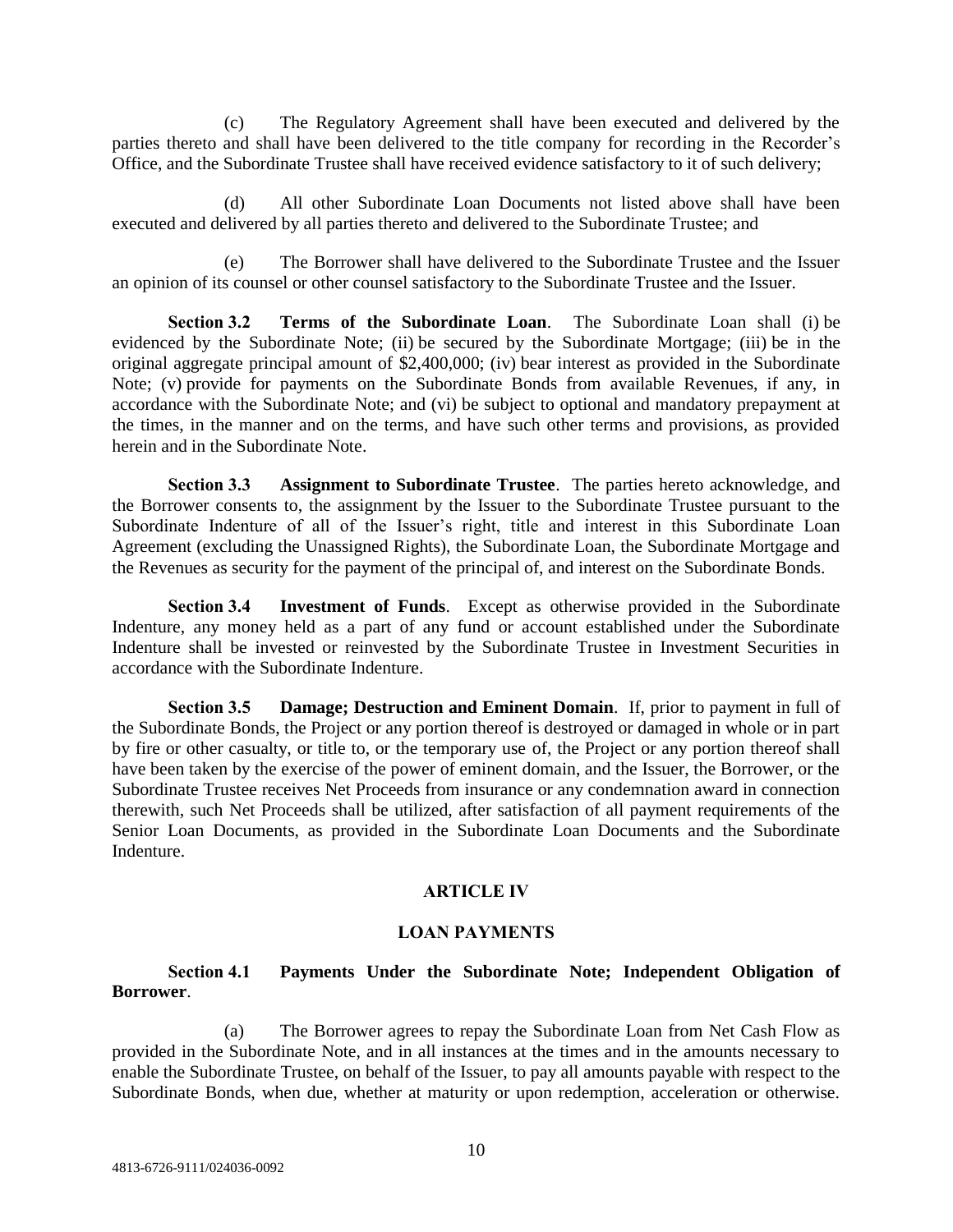The obligation of the Borrower to make the payments set forth in this Article IV shall be an independent and separate obligation of the Borrower from its obligation to make payments under the Subordinate Note, provided that in all events payments made by the Borrower under and pursuant to the Subordinate Note shall be credited against the Borrower's obligations hereunder on a dollar-fordollar basis. If for any reason the Subordinate Note or any provision of the Subordinate Note shall be held invalid or unenforceable against the Borrower by any court of competent jurisdiction, the Subordinate Note or such provision of the Subordinate Note shall be deemed to be the obligation of the Borrower pursuant to this Subordinate Loan Agreement to the full extent permitted by law and such holding shall not invalidate or render unenforceable any of the provisions of this Article IV and shall not serve to discharge any of the Borrower's payment obligations hereunder or eliminate the credit against such obligations to the extent of payments made under the Subordinate Note.

(b) The obligations of the Borrower to repay the Subordinate Loan, to perform all of its obligations under the Subordinate Loan Documents, to provide indemnification pursuant to Section 6.1 hereof, to pay costs, expenses and charges pursuant to Section 4.2 hereof and to make any and all other payments required by this Subordinate Loan Agreement, the Subordinate Indenture or any other documents contemplated by this Subordinate Loan Agreement or by the Subordinate Loan Documents shall, subject to the limitations set forth in Section 5.1 hereof, be absolute and unconditional and shall not be subject to diminution by setoff, recoupment, counterclaim, abatement or otherwise.

(c) Notwithstanding anything contained in any other provision of this Subordinate Loan Agreement to the contrary (but subject to the provisions of Section 5.1 hereof and the Intercreditor Agreement), the following obligations of the Borrower shall be and remain the joint and several full recourse obligations of the Borrower and each of the Borrower's general partners, payable from and enforceable against any and all income, assets and properties of the Borrower: (i) the Borrower's obligations to the Issuer and the Subordinate Trustee under Section 4.2 of this Subordinate Loan Agreement; (ii) the Borrower's obligations under Section 6.1 of this Subordinate Loan Agreement; and (iii) the Borrower's obligation to pay legal fees and such expenses under Section 7.4 of this Subordinate Loan Agreement.

# **Section 4.2 Payment of Certain Fees and Expenses Under the Subordinate Note**.

(a) The Borrower shall pay (or cause to be paid by the Subordinate Trustee), in consideration of the funding of the Subordinate Loan, the following fees, expenses and other money payable in connection with the Subordinate Loan:

(i) On or prior to the Closing Date, to the Issuer, an initial financing fee attributable to the Subordinate Bonds (in addition to the fee attributable to the Senior Obligations, which shall be payable in accordance with and pursuant to the Senior Loan Documents) in an amount equal to \$2,400,000, together with all third-party and out-of-pocket expenses of the Issuer (including but not limited to the fees and expenses of counsel to the Issuer) in connection with the Subordinate Loan and the issuance of the Subordinate Bonds.

(ii) All other fees and expenses of the Subordinate Trustee and the Issuer described in Sections  $2.2(0)(ii)$  and  $2.2(0)(iii)$  hereof.

**Section 4.3 Prepayment of Subordinate Loan**. Subject to the terms and conditions of the Subordination Agreement (defined in the Subordinate Indenture), the Borrower shall have the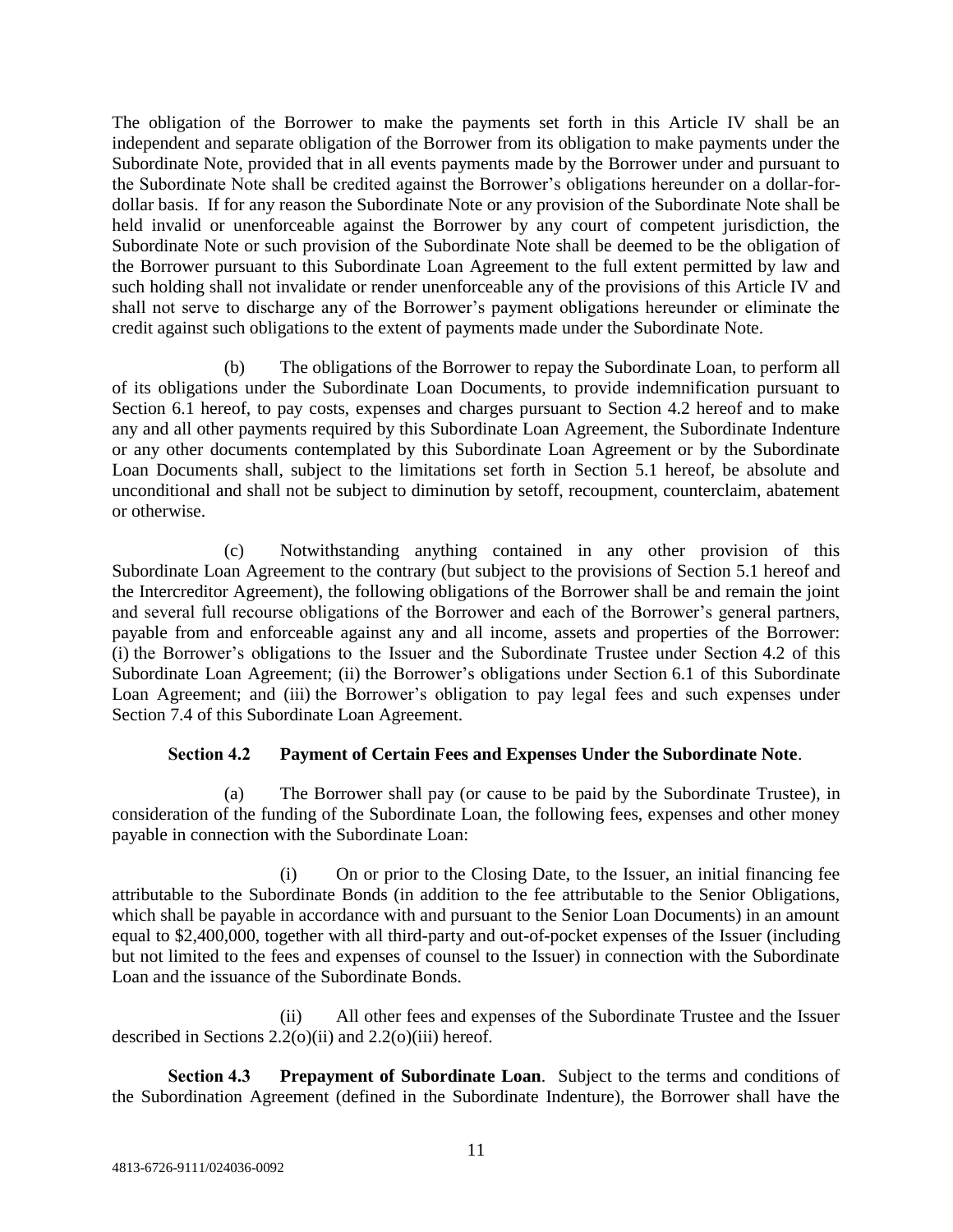option to prepay the Subordinate Loan in full or in part prior to the payment and discharge of all the outstanding Subordinate Bonds on any Business Day in accordance with the provisions of the Subordinate Indenture, this Subordinate Loan Agreement and the Subordinate Note, without the payment of any premium or fee. The Borrower shall be required to prepay the Subordinate Loan in each case that Subordinate Bonds are required to be redeemed in accordance with the terms and conditions set forth in the Subordinate Indenture.

The Subordinate Bonds are subject to redemption in accordance with the terms and conditions set forth in the Subordinate Indenture. In connection with any prepayment, whether optional or mandatory, in addition to all other payments required under the Subordinate Note or the Subordinate Indenture, the Borrower shall pay an amount sufficient to pay the redemption price of the Subordinate Bonds to be redeemed, including principal and interest, and further including any interest to accrue with respect to the Subordinate Loan and such Subordinate Bonds between the prepayment date and the redemption date, together with a sum sufficient to pay all fees, costs and expenses in connection with such redemption and, in the case of redemption in whole, to pay all other amounts payable under this Subordinate Loan Agreement and the Subordinate Indenture. The Borrower shall provide notice of the prepayment to the Issuer, and the Subordinate Trustee in writing ten (10) days, or such shorter time as is possible in the case of mandatory prepayments, prior to the date on which the Borrower will make the prepayment. Each such notice shall state, to the extent such information is available, (a) the amount to be prepaid, and (b) the date on which the prepayment will be made by the Borrower.

**Section 4.4 Borrower's Obligations Upon Redemption**. In the event of any redemption, the Borrower will timely pay, to the Subordinate Trustee an amount equal to the principal amount of such Subordinate Bonds or portions thereof called for redemption, together with interest accrued to the redemption date. In addition, the Borrower will timely pay all fees, costs and expenses associated with any redemption of Subordinate Bonds.

### **ARTICLE V**

#### **SPECIAL COVENANTS OF BORROWER**

**Section 5.1 Performance of Obligations**. The Borrower shall keep and faithfully perform all of its covenants and undertakings contained herein and in the Subordinate Loan Documents, including, without limitation, its obligations to make all payments set forth herein and therein in the amounts, at the times and in the manner set forth herein and therein.

Except as otherwise provided herein or in the Subordinate Loan Documents, the obligations of the Borrower under this Subordinate Loan Agreement are non-recourse liabilities of the Borrower and its partners. However, nothing in this Section 5.1 shall limit the right of the Issuer or the Subordinate Trustee to proceed against the Borrower to recover any fees owing to any of them or any actual out-of-pocket expenses (including but not limited to actual out-of-pocket attorneys' fees incurred by any of them) incurred by any of them in connection with the enforcement of any rights under this Subordinate Loan Agreement or the other Subordinate Loan Documents. In any action or proceeding brought with respect to the Subordinate Loan or the Subordinate Bonds, no deficiency or other money judgment shall be enforced against the Borrower or any partner of the Borrower or any successor or assign of the Borrower, and any judgment obtained shall be enforced only against the Project and other property of the Borrower encumbered by the Subordinate Loan Documents and not against the Borrower or any partner of the Borrower or any successor or assign of the Borrower.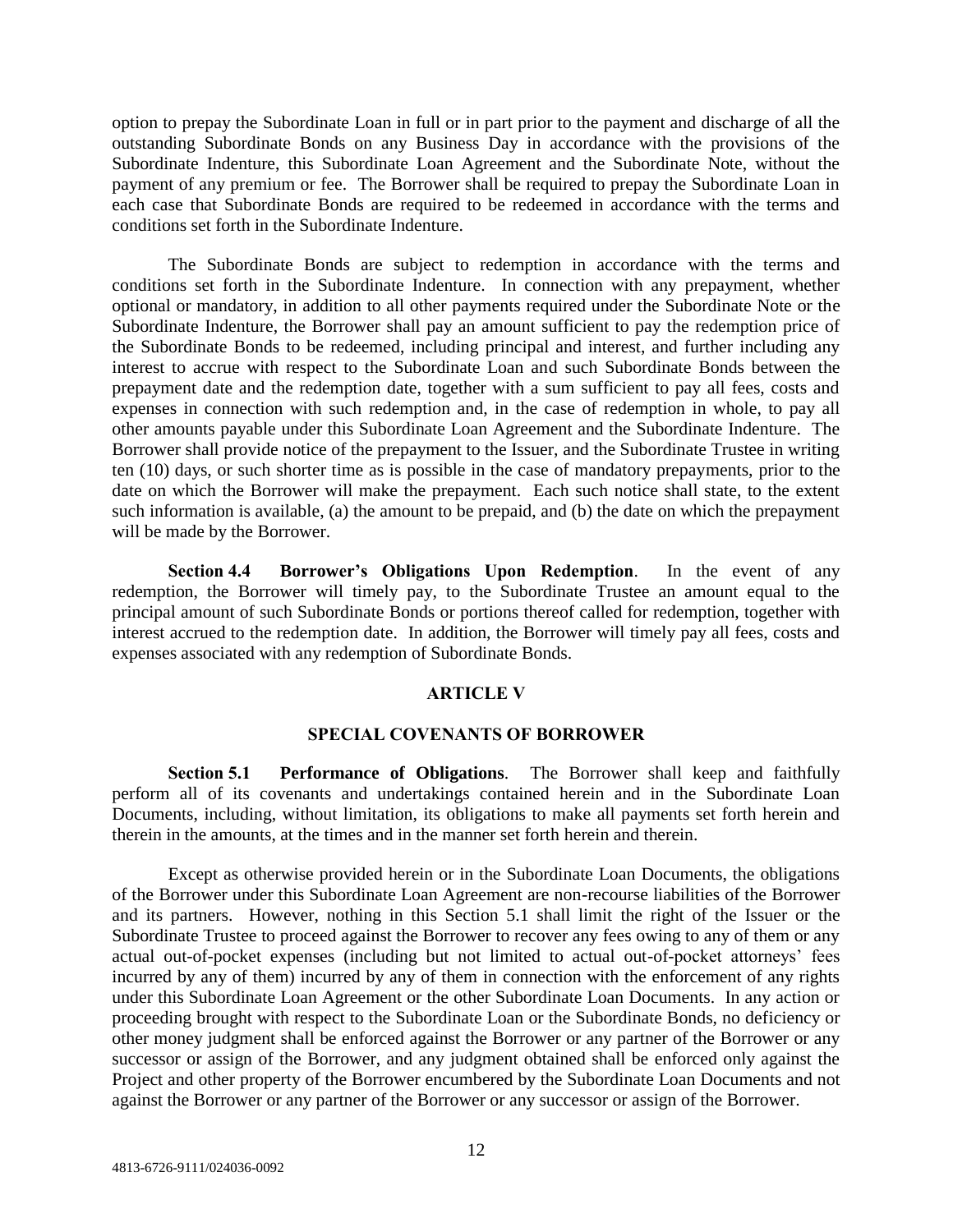**Section 5.2 Compliance With Applicable Laws**. All work performed in connection with the Project shall be performed in strict compliance with all applicable federal, state, county and municipal laws, ordinances, rules and regulations now in force or that may be enacted hereafter.

**Section 5.3** *Subordinate Indenture Provisions*. The execution of this Subordinate Loan Agreement shall constitute conclusive evidence of approval of the Subordinate Indenture by the Borrower. Whenever the Subordinate Indenture by its terms imposes a duty or obligation upon the Borrower, such duty or obligation shall be binding upon the Borrower to the same extent as if the Borrower were an express party to the Subordinate Indenture, and the Borrower shall carry out and perform all of its obligations under the Subordinate Indenture as fully as if the Borrower were a party to the Subordinate Indenture.

**Section 5.4 Participations in Subordinate Bonds**. The Borrower agrees that no "substantial user" of the property financed with the proceeds of the Subordinate Bonds or any "related person" of the Borrower, as such terms are used in Section 147(a) of the Code, shall own the Subordinate Bonds.

**Section 5.5 Borrower to Maintain Its Existence**. The Borrower agrees to maintain its existence and maintain its current legal status with authority to own and operate the Project.

**Section 5.6 Borrower to Remain Qualified in State and Appoint Agent**. The Borrower will remain duly qualified to transact business in the State and will maintain an agent in the State on whom service of process may be made in connection with any actions against the Borrower.

**Section 5.7 Sale or Other Transfer of Project**. The Borrower may convey and transfer the Project only upon strict compliance with the provisions of the Senior Loan Documents, the Regulatory Agreement and the Subordinate Loan Documents.

**Section 5.8 Right to Perform Borrower's Obligations**. In the event the Borrower fails to perform any of its obligations under this Subordinate Loan Agreement, and during the continuance of any Event of Default the Issuer or the Subordinate Trustee, after giving requisite notice, if any, may, but shall be under no obligation to, perform such obligation and pay all costs related thereto, and all such costs so advanced by the Issuer or the Subordinate Trustee shall become an additional obligation of the Borrower hereunder, payable on demand and if not paid on demand with interest thereon at the default rate of interest payable under the Subordinate Loan Documents.

**Section 5.9 Notice of Certain Events**. The Borrower shall promptly advise the Issuer and the Subordinate Trustee in writing of the occurrence of any Event of Default hereunder or any event which, with the passage of time or service of notice or both, would constitute an Event of Default, specifying the nature and period of existence of such event and the actions being taken or proposed to be taken with respect thereto.

**Section 5.10 Survival of Covenants**. The provisions of Sections 2.4, 4.2, 6.1 and 7.4 of this Subordinate Loan Agreement shall survive the expiration or earlier termination of this Subordinate Loan Agreement and, with regard to the Subordinate Trustee, the resignation or removal of the Subordinate Trustee.

**Section 5.11 Access to Project; Records**. Subject to reasonable notice, the Issuer and the Subordinate Trustee, and the respective duly authorized agents of each, shall have the right (but not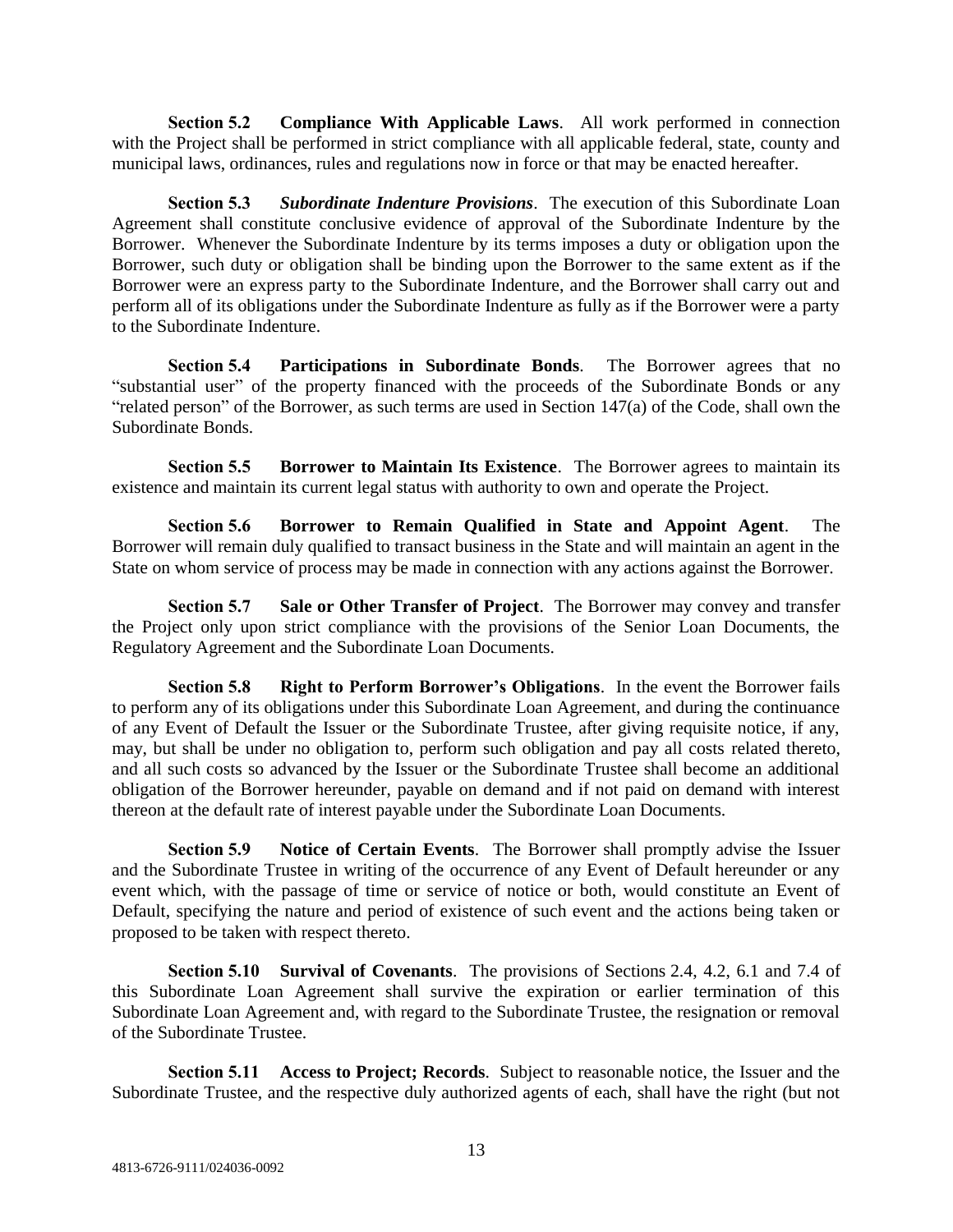any duty or obligation) at all reasonable times and during normal business hours: (a) to enter the Project and any other location containing the records relating to the Borrower, the Project, the Subordinate Loan and the Borrower's compliance with the terms and conditions of the Subordinate Loan Documents; (b) to inspect and audit any and all of the Borrower's records or accounts pertaining to the Borrower, the Project, the Subordinate Loan and the Borrower's compliance with the terms and conditions of the Subordinate Loan Documents; and (c) to require the Borrower, at the Borrower's sole expense, (i) to furnish such documents to the Issuer and the Subordinate Trustee, as the Issuer or the Subordinate Trustee, as the case may be, from time to time, deems reasonably necessary in order to determine that the provisions of the Subordinate Loan Documents have been complied with and (ii) to make copies of any records that the Issuer or the Subordinate Trustee or the respective duly authorized agents of each, may reasonably require. The Borrower shall make available to the Issuer and the Subordinate Trustee, such information concerning the Project, the Subordinate Mortgage and the Subordinate Loan Documents as any of them may reasonably request.

**Section 5.12 Damage, Destruction and Condemnation**. If prior to full payment of the Subordinate Bonds (or provision for payment of the Subordinate Bonds in accordance with the provisions of the Subordinate Indenture) the Project or any portion of it is destroyed (in whole or in part) or is damaged by fire or other casualty, or title to, or the temporary use of, the Project or any portion of it shall be taken under the exercise of the power of eminent domain by any governmental body or by any person, firm or corporation acting under governmental authority, or shall be transferred pursuant to an agreement or settlement in lieu of eminent domain proceedings, the Borrower shall nevertheless be obligated to continue to pay the amounts specified in this Subordinate Loan Agreement and in the Subordinate Note to the extent the Subordinate Loan is not prepaid in accordance with the terms of the Subordinate Loan Documents.

**Section 5.13 Obligation of the Borrower to Acquire and Construct the Project**. The Borrower shall proceed with reasonable dispatch to complete the construction, development and equipping of the Project. If amounts on deposit in the Subordinate Loan Fund designated for the Project and available to be disbursed to the Borrower are not sufficient to pay the costs of such construction, development and equipping, the Borrower shall pay such additional costs from its own funds. The Borrower shall not be entitled to any reimbursement from the Issuer, the Subordinate Trustee, or the Subordinate Bondholders in respect of any such costs or to any diminution or abatement in the repayment of the Subordinate Loan. Neither of the Subordinate Trustee nor the Issuer makes any representation or warranty, either express or implied, that money, if any, which will be paid into the Subordinate Loan Fund or otherwise made available to the Borrower will be sufficient to complete the construction of the Project, and neither of the Subordinate Trustee nor the Issuer shall be liable to the Borrower, the Subordinate Bondholders or any other person if for any reason the Project is not completed.

#### **ARTICLE VI**

#### **INDEMNIFICATION**

#### **Section 6.1 Indemnification**.

(a) To the fullest extent permitted by law, the Borrower agrees to indemnify, hold harmless and defend the Issuer, the Subordinate Trustee, and each of their respective officers, governing members, directors, officials, employees, attorneys and agents (collectively, the "Indemnified Parties"), against any and all losses, damages, claims, actions, liabilities, costs and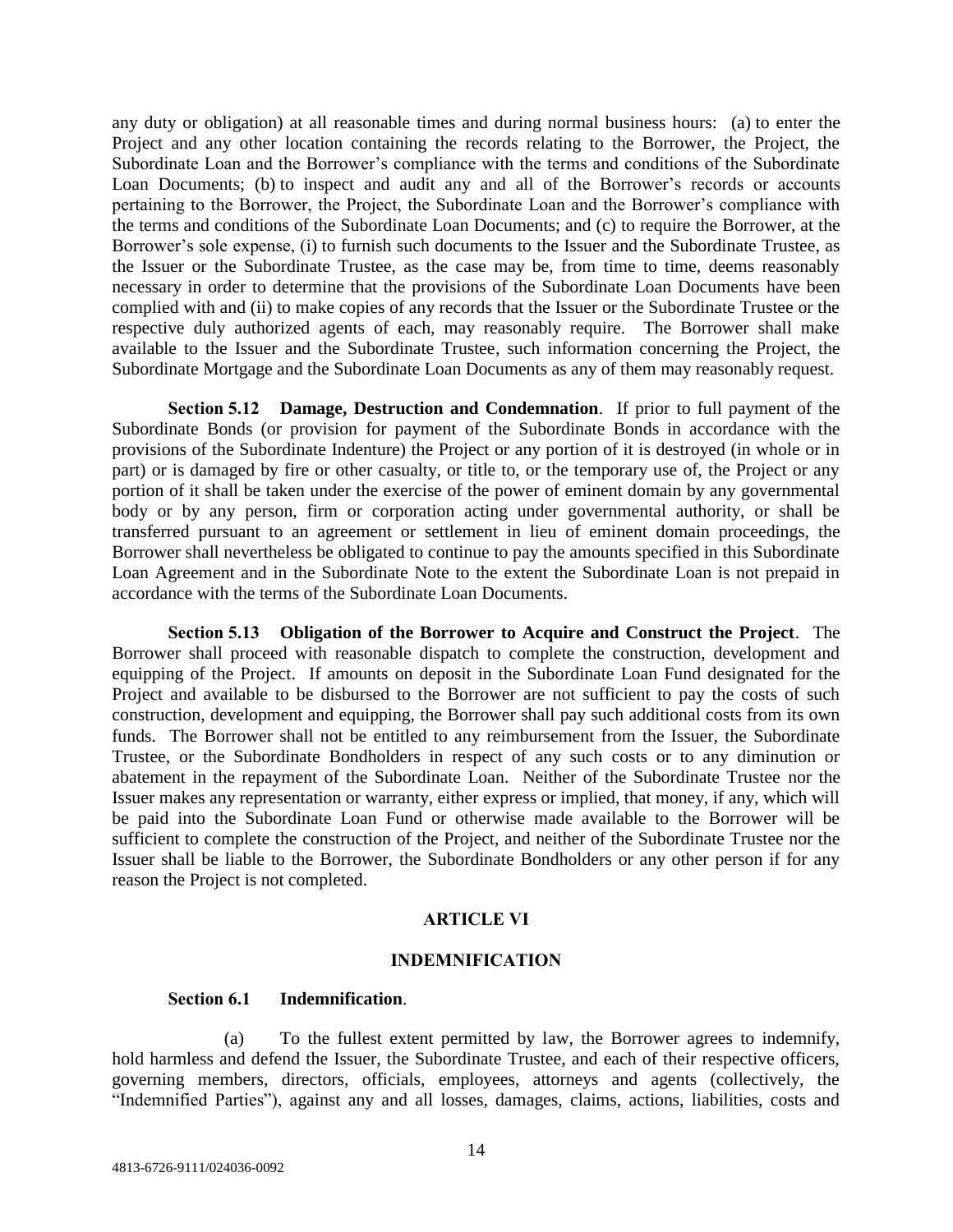expenses of any conceivable nature, kind or character (including, without limitation, reasonable attorneys' fees, litigation and court costs, amounts paid in settlement (to the extent that the Borrower has consented to such settlement) and amounts paid to discharge judgments) and amounts paid to discharge judgments) to which the Indemnified Parties, or any of them, may become subject under or any statutory law (including federal or state securities laws) or at common law or otherwise, arising out of or based upon or in any way relating to:

(i) the Subordinate Bonds, the Subordinate Loan Documents, or the execution or amendment hereof or thereof or in connection with transactions contemplated hereby or thereby, including, as applicable, the issuance, issuance, sale or resale of the Subordinate Bonds;

(ii) any act or omission of the Borrower or any of its agents, contractors, servants, employees or licensees in connection with the Project, the operation of the Project, or the condition, environmental or otherwise, occupancy, use, possession, conduct or management of work done in or about, or from the planning, design, installation or construction of, the Project or any part thereof;

(iii) any lien (other than a permitted encumbrance) or charge upon payments by the Borrower to the Issuer and the Subordinate Trustee hereunder, or any taxes (including, without limitation, all ad valorem taxes and sales taxes), assessments, impositions and other charges imposed on the Issuer or the Subordinate Trustee in respect of any portion of the Project (other than income and similar taxes on fees received or earned in connection therewith);

(iv) any violation of any environmental regulations with respect to, or the release of any hazardous substances from, the Project or any part thereof during the period in which the Borrower is in possession or control of the Project;

(v) the enforcement of, or any action taken by, the Issuer or the Subordinate Trustee related to remedies under, this Subordinate Loan Agreement or the Subordinate Indenture;

(vi) any untrue statement or misleading statement or alleged untrue statement or alleged misleading statement of a material fact contained in any offering statement or disclosure or continuing disclosure document for the Subordinate Bonds or any of the documents relating to the Subordinate Bonds, or any omission or alleged omission from any offering statement or disclosure or continuing disclosure document for the Subordinate Bonds of any material fact necessary to be stated therein in order to make the statements made therein, in the light of the circumstances under which they were made, not misleading;

(vii) any Determination of Taxability;

(viii) any breach (or alleged breach) by Borrower of any representation, warranty or covenant made in or pursuant to this Subordinate Loan Agreement;

(ix) the Project, or the condition, occupancy, use, possession, conduct or management of, or work done in or about, or from the planning, design, installation, or r construction of, the Project or any part thereof; or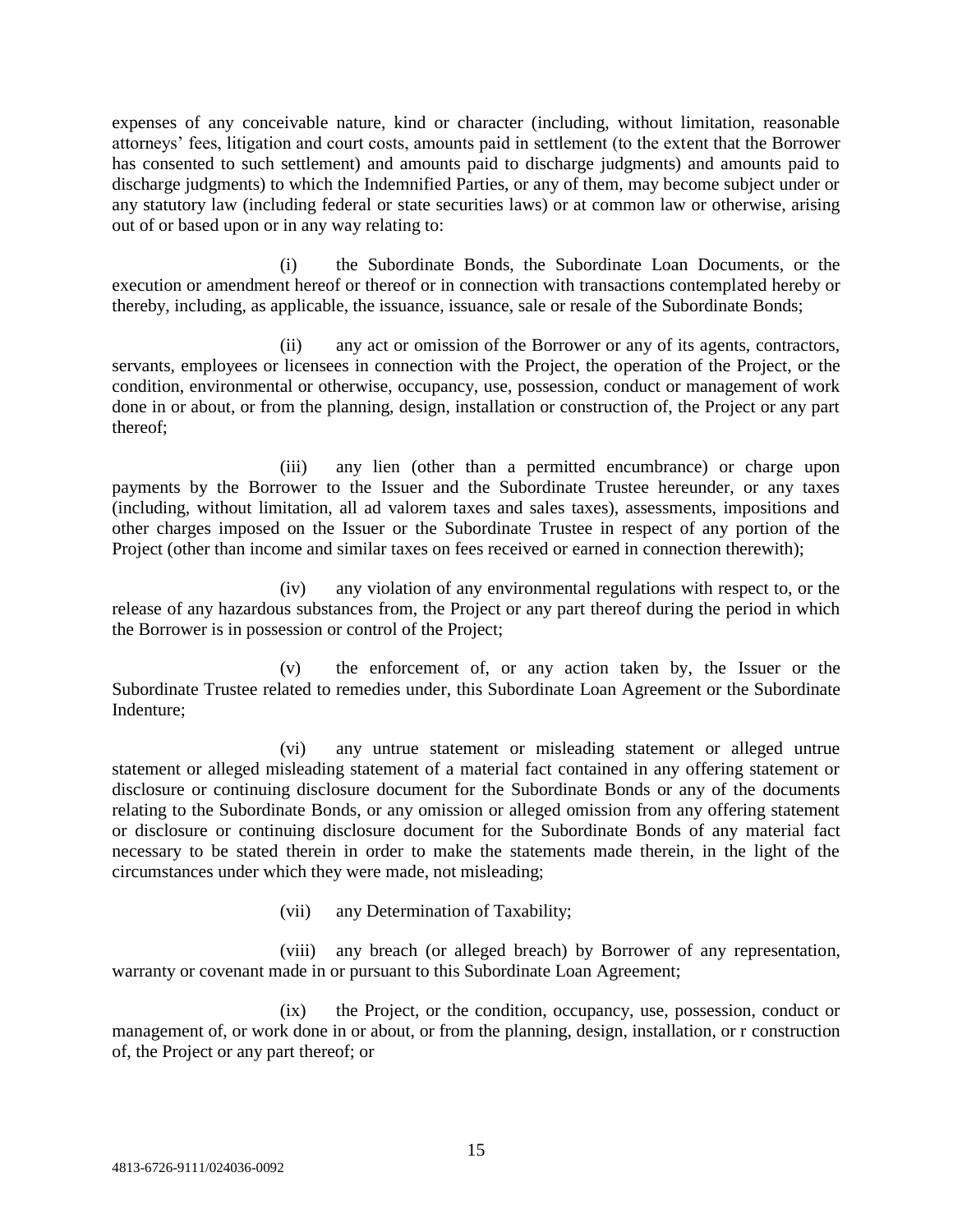(x) the Subordinate Trustee's acceptance or administration of the trust of the Subordinate Indenture, or the exercise or performance of any of its powers or duties thereunder or under any of the documents relating to the Subordinate Bonds to which it is a party;

except (a) in the case of the foregoing indemnification of (1) the Subordinate Bondholder Representative or any related Indemnified Party, to the extent such damages are caused by the gross negligence or willful misconduct of such Indemnified Party, or (2) in the case of the Subordinate Trustee or any related Indemnified Party, the negligence or willful misconduct of the Subordinate Trustee, or any breach by such party of its obligations under any of the Subordinate Loan Documents or any untrue statement or misleading statement of a material fact by such Indemnified Party contained in any offering statement or document for the Subordinate Bonds or any of the Subordinate Loan Documents or any omission or alleged omission from any such offering statement or document of any material fact necessary to be stated therein in order to make the statements made therein by such Indemnified Party not misleading; or (b) in the case of the foregoing indemnification of the Issuer or any related Indemnified Party, they shall not be indemnified by the Borrower with respect to liabilities arising from their own bad faith, fraud or willful misconduct. In the event that any action or proceeding is brought against any Indemnified Party with respect to which indemnity may be sought hereunder, the Borrower, upon written notice from the Indemnified Party (which notice shall be timely given so as not to materially impair the Borrower's right to defend), shall assume the investigation and defense thereof, including the employment of counsel reasonably approved by the Indemnified Party, and shall assume the payment of all expenses related thereto, with full power to litigate, compromise or settle the same in its sole discretion so long as the Indemnified Party is fully released (otherwise the Indemnified Party shall have the right to review and approve or disapprove any such compromise or settlement, which approval shall not be unreasonably withheld). Each Indemnified Party shall have the right to employ separate counsel in any such action or proceeding and to participate in the investigation and defense thereof. The Borrower shall pay the reasonable fees and expenses of such separate counsel; provided, however, that such Indemnified Party may only employ separate counsel at the expense of the Borrower if and only if in such Indemnified Party's good faith judgment (based on the advice of counsel) an actual conflict of interest exists by reason of common representation.

In addition thereto, the Borrower will pay upon demand all of the fees and expenses paid or incurred by the Subordinate Trustee and/or the Issuer in enforcing the provisions hereof, as more fully set forth in this Subordinate Loan Agreement.

(b) The rights of any persons to indemnity hereunder and rights to payment of fees and reimbursement of expenses pursuant this Subordinate Loan Agreement shall survive the final payment or defeasance of the Subordinate Bonds and in the case of the Subordinate Trustee any resignation or removal. The provisions of this Section shall survive the termination of this Subordinate Loan Agreement.

Nothing contained in this Section 6.1 shall in any way be construed to limit the indemnification rights of the Issuer contained in Section 9 of the Regulatory Agreement. With respect to the Issuer, the Regulatory Agreement shall control in any conflicts between this Section 6.1 and Section 9 of the Regulatory Agreement.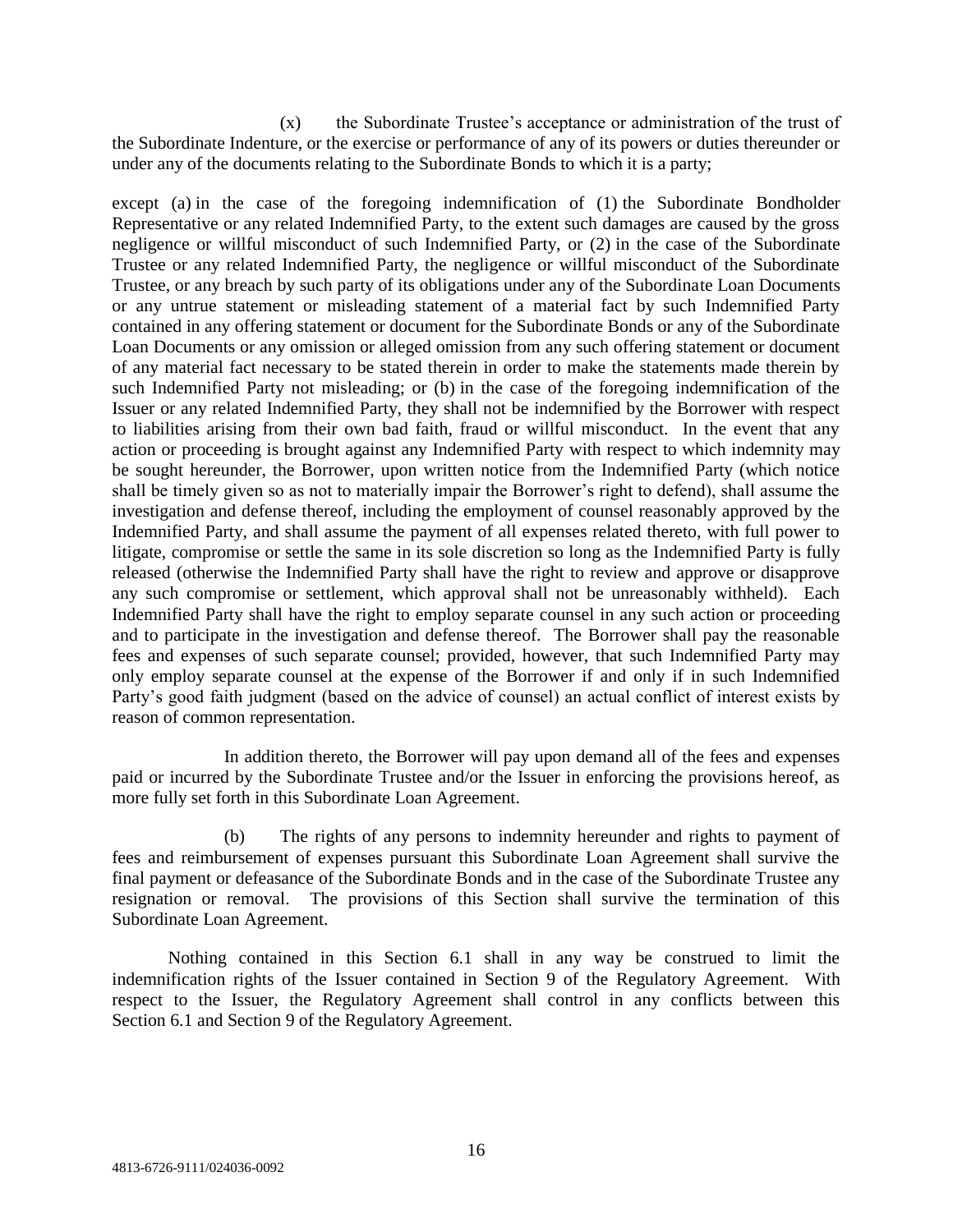#### **ARTICLE VII**

### **EVENTS OF DEFAULT AND REMEDIES**

**Section 7.1 Events of Default**. Subject to applicable notice and cure rights the following shall be "Events of Default" under this Subordinate Loan Agreement and the term "Event of Default" shall mean, whenever it is used in this Subordinate Loan Agreement, one or all of the following events after the expiration of any applicable cure periods:

(a) Any representation or warranty made by the Borrower in the Subordinate Loan Documents or any certificate, statement, data or information furnished by the Borrower in connection therewith or included by the Borrower in its application to the Issuer for assistance proves at any time to have been incorrect when made in any material respect;

(b) Failure by the Borrower to pay from Revenues any amounts due under this Subordinate Loan Agreement, the Subordinate Note or the Subordinate Mortgage at the times and in the amounts required by this Subordinate Loan Agreement, the Subordinate Note and the Subordinate Mortgage, as applicable; or

(c) The Borrower's failure to observe and perform any of its other covenants, conditions or agreements contained herein, other than as referred to in clause (a) above, for a period of thirty (30) days after written notice specifying such failure and requesting that it be remedied is given by the Issuer or the Subordinate Trustee to the Borrower; provided, however, that if the failure shall be such that it can be corrected but not within such period, the Issuer and the Subordinate Trustee will not unreasonably withhold their consent to an extension of such time if corrective action is instituted by the Borrower within such period and diligently pursued until the failure is corrected;

Notwithstanding anything herein to the contrary, the Investor Limited Partner shall have the right, but not the obligation, to cure defaults hereunder in the same manner as the Borrower. Any cure of any default made or tendered by Investor Limited Partner shall be deemed to be a cure by Borrower and shall be accepted or rejected on the same basis as if made or tendered by Borrower.

**Section 7.2 Remedies on Default**. Whenever any Event of Default hereunder shall have occurred and be continuing, the Subordinate Trustee or the Issuer where so provided may take any one or more of the following remedial steps:

(a) The Issuer shall cooperate with the Subordinate Trustee as the Subordinate Trustee acts pursuant to Section 6.02 of the Subordinate Indenture.

(b) In the event any of the Subordinate Bonds shall at the time be Outstanding and not paid and discharged in accordance with the provisions of the Subordinate Indenture, the Issuer or the Subordinate Trustee may have access to and inspect, examine and make copies of the books and records and any and all accounts, data and income tax and other tax returns of the Borrower.

(c) The Issuer or the Subordinate Trustee may, without being required to give any notice (other than to the Issuer or the Subordinate Trustee, as applicable), except as provided herein, pursue all remedies of a creditor under the laws of the State, as supplemented and amended, or any other applicable laws.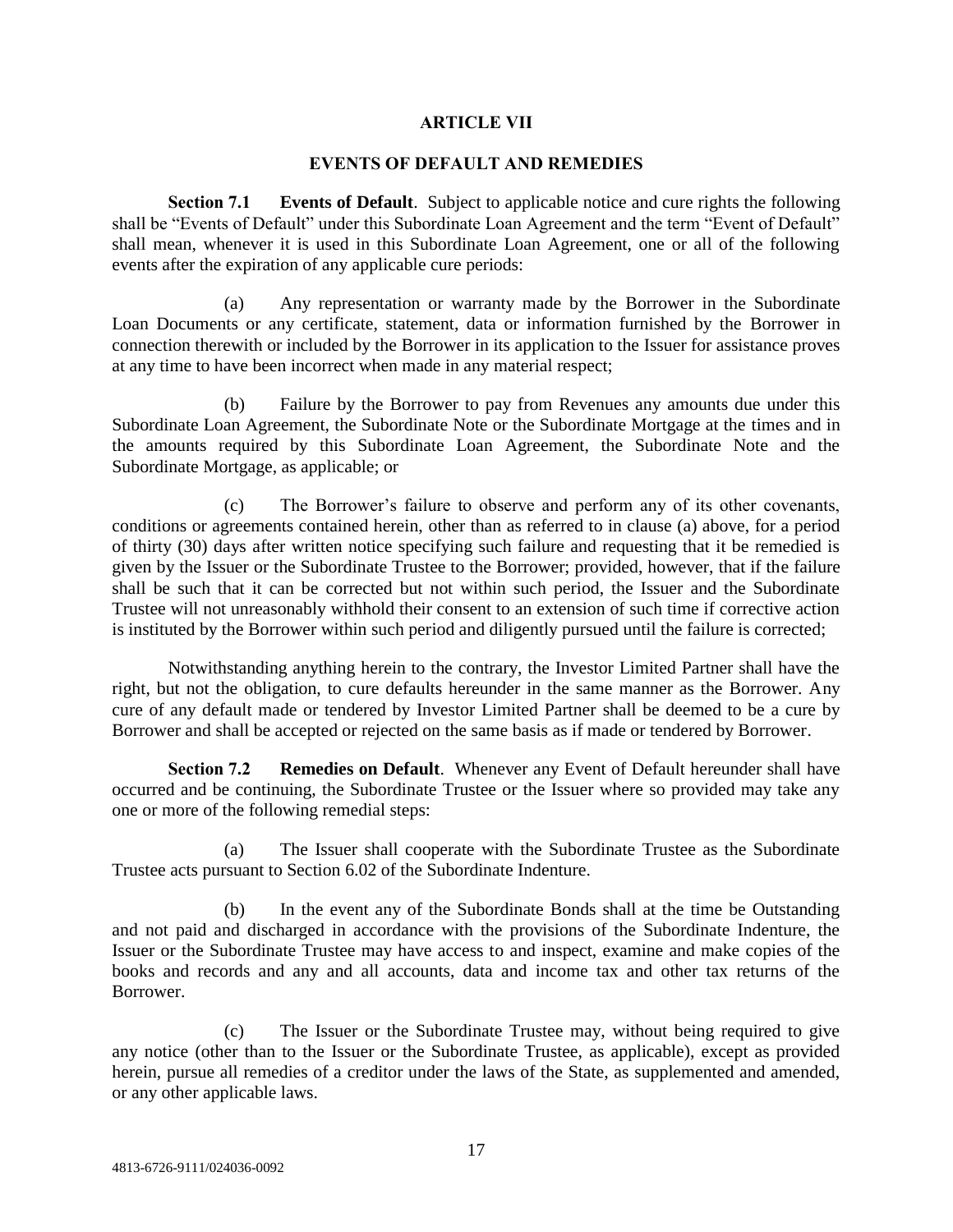(d) The Issuer or Subordinate Trustee may take whatever action at law or in equity may appear necessary or desirable to collect the payments due under this Subordinate Loan Agreement then due and thereafter to become due, or to enforce performance and observance of any obligation, agreement or covenant of the Borrower under this Subordinate Loan Agreement.

Any amounts collected pursuant to Article IV and any other amounts which would be applicable to payment of principal of and interest on the Subordinate Bonds collected pursuant to action taken under this Section shall be applied in accordance with the provisions of the Subordinate Indenture.

The provisions of this Section are subject to the further limitation that if, after any Event of Default hereunder all amounts which would then be payable hereunder by the Borrower if such Event of Default had not occurred and was not continuing shall have been paid by or on behalf of the Borrower, and the Borrower shall have also performed all other obligations in respect of which it is then in default hereunder, and shall have paid the reasonable charges and expenses of the Issuer and the Subordinate Trustee, including reasonable attorneys' fees paid or incurred in connection with such default, and if there shall then be no default existing under the Subordinate Indenture, then and in every such case such Event of Default hereunder shall be waived and annulled, but no such waiver or annulment shall affect any subsequent or other Event of Default or impair any right consequent thereon.

**Section 7.3 No Remedy Exclusive**. No remedy conferred upon or reserved to the Issuer or the Subordinate Trustee by this Subordinate Loan Agreement is intended to be exclusive of any other available remedy or remedies, but each and every such remedy shall be cumulative and shall be in addition to every other remedy given under this Subordinate Loan Agreement or now or hereafter existing at law or in equity or by statute. No delay or omission to exercise any right or power accruing upon any Event of Default shall impair any such right or power or shall be construed to be a waiver thereof, but any such right and power may be exercised from time to time and as often as may be deemed expedient. In order to entitle the Issuer or the Subordinate Trustee to exercise any remedy reserved to it in this Article VII, it shall not be necessary to give any notice, other than such notice as may be expressly required by this Subordinate Loan Agreement.

**Section 7.4 Agreement to Pay Attorneys' Fees and Expenses**. In the event the Borrower should default under any of the provisions of this Subordinate Loan Agreement and the Issuer or the Subordinate Trustee should employ attorneys or incur other expenses for the collection of loan payments or the enforcement of performance or observance of any obligation or agreement on the part of the Borrower contained in this Subordinate Loan Agreement or in the Subordinate Note, the Borrower shall on demand therefor reimburse the reasonable fees of such attorneys and such other expenses so incurred.

**Section 7.5 No Additional Waiver Implied by One Waiver**. In the event any agreement contained in this Subordinate Loan Agreement should be breached by any party and thereafter waived by the other parties, such waiver shall be limited to the particular breach so waived and shall not be deemed to waive any other breach hereunder.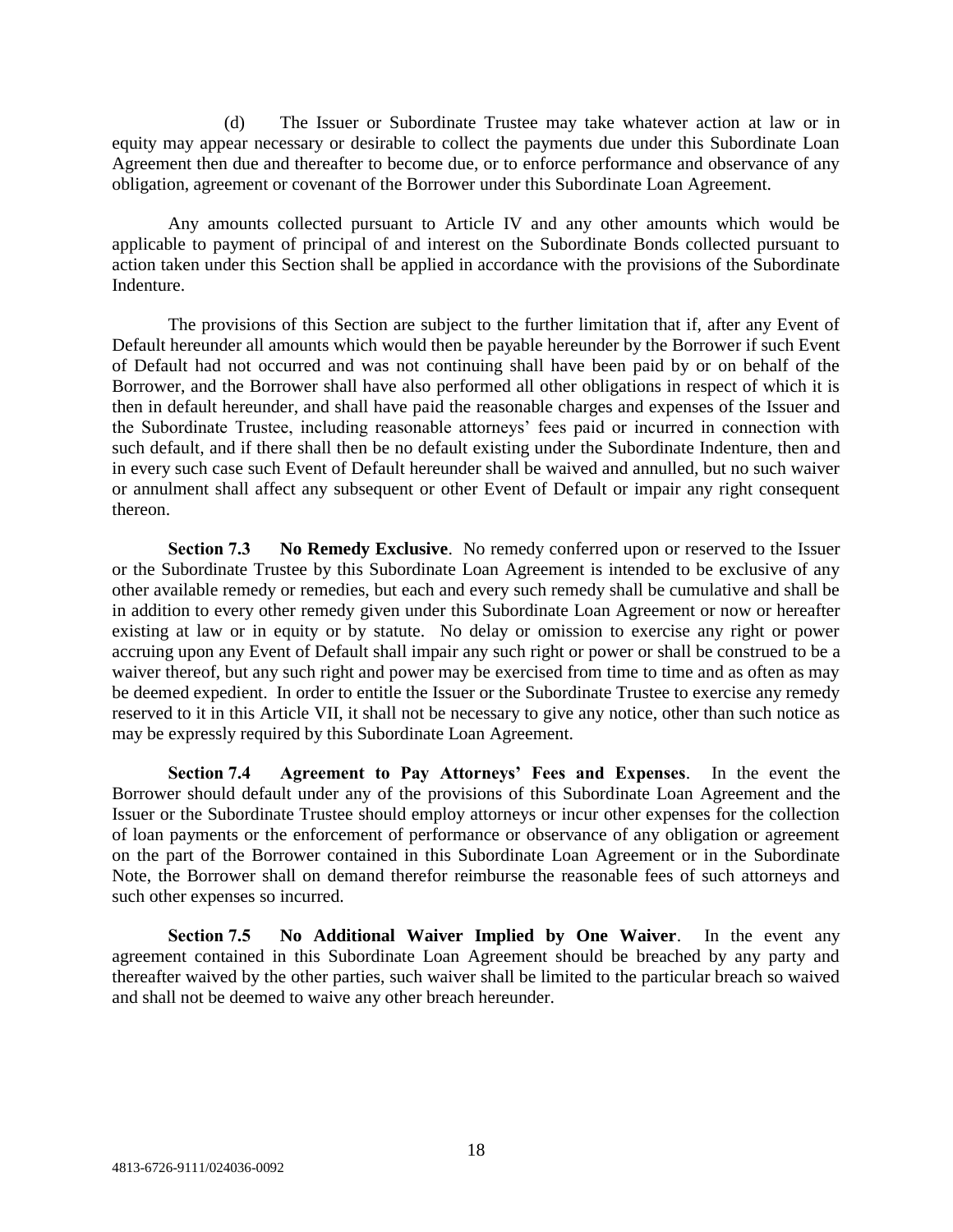#### **ARTICLE VIII**

#### **MISCELLANEOUS**

**Section 8.1 Notices**. Whenever in this Subordinate Loan Agreement the giving of notice by mail or otherwise is required, the giving of such notice may be waived in writing by the person entitled to receive such notice and in any such case the giving or receipt of such notice shall not be a condition precedent to the validity of any action taken in reliance upon such waiver.

Any notice, request, complaint, demand, communication or other paper required or permitted to be delivered to the Issuer, the Subordinate Trustee, or the Borrower shall be sufficiently given and shall be deemed given (unless another form of notice shall be specifically set forth herein) on the Business Day following the date on which such notice or other communication shall have been delivered to a national overnight delivery service (receipt of which to be evidenced by a signed receipt from such overnight delivery service) addressed to the appropriate party at the addresses set forth in Section 10.04 of the Subordinate Indenture or upon receipt such notice or other communication delivered by facsimile transmission as required or permitted by this Subordinate Loan Agreement (receipt of which shall be evidenced by confirmation of transmission). The Issuer, the Subordinate Trustee, or the Borrower may, by notice given as provided in this paragraph, designate any further or different address to which subsequent notices or other communication shall be sent.

The Subordinate Trustee agrees to accept and act upon facsimile transmission of written instructions and/or directions pursuant to this Subordinate Loan Agreement, provided, however, that subsequent to such facsimile transmission of written instructions shall provide the originally executed instructions and/or directions shall be provided to the Subordinate Trustee in a timely manner.

**Section 8.2 Concerning Successors and Assigns**. All covenants, agreements, representations and warranties made herein and in the certificates delivered pursuant hereto shall survive the financing herein contemplated and shall continue in full force and effect so long as the obligations hereunder are outstanding. Whenever in this Subordinate Loan Agreement any of the parties hereto is referred to, such reference shall be deemed to include the successors and assigns of such party; and all covenants, promises and agreements by or on behalf of the Borrower which are contained in this Subordinate Loan Agreement shall bind its successors and assigns and inure to the benefit of the successors and assigns of the Issuer and the Subordinate Trustee.

**Section 8.3 Governing Law**. This Subordinate Loan Agreement and the Exhibits attached hereto shall be construed in accordance with and governed by the laws of the State and, where applicable, the laws of the United States of America.

**Section 8.4 Modifications in Writing**. Modification or the waiver of any provisions of this Subordinate Loan Agreement or consent to any departure by the parties therefrom, shall in no event be effective unless the same shall be in writing approved by the parties hereto and then such waiver or consent shall be effective only in the specific instance and for the purpose for which given and so long as the interests of any Subordinate Bondholders are not adversely affected and the Subordinate Trustee consents in writing thereto. No notice to or demand on the Borrower in any case shall entitle it to any other or further notice or demand in the same circumstances.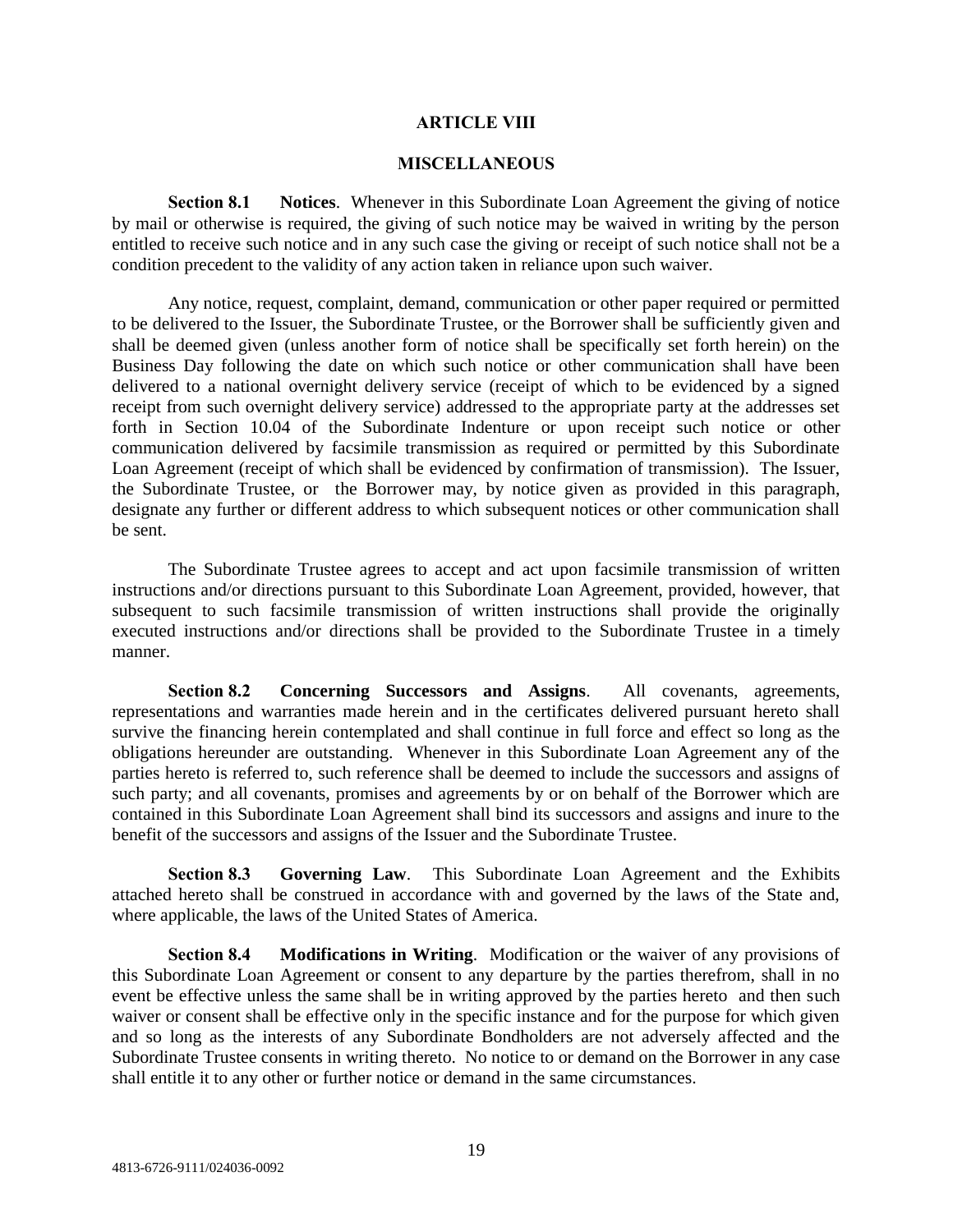**Section 8.5 Further Assurances and Corrective Instruments**. The Issuer, the Subordinate Trustee and the Borrower agree that they will, from time to time, execute, acknowledge and deliver, or cause to be executed, acknowledged and delivered, such supplements hereto and such further instruments as may reasonably be required for correcting any inadequate or incorrect description of the performance of this Subordinate Loan Agreement.

**Section 8.6 Captions**. The section headings contained herein are for reference purposes only and shall not in any way affect the meaning or interpretation of this Subordinate Loan Agreement.

**Section 8.7 Severability**. The invalidity or unenforceability of any provision of this Subordinate Loan Agreement shall not affect the validity of any other provision, and all other provisions shall remain in full force and effect.

**Section 8.8 Counterparts**. This Subordinate Loan Agreement may be signed in any number of counterparts with the same effect as if the signatures thereto and hereto were upon the same instrument.

**Section 8.9 Amounts Remaining in Subordinate Bond Fund or Other Funds**. It is agreed by the parties hereto that any amounts remaining in the Subordinate Bond Fund or other funds and accounts established under the Subordinate Indenture upon expiration or sooner termination of the term hereof, shall be paid in accordance with the Subordinate Indenture.

**Section 8.10 Effective Date and Term**. This Subordinate Loan Agreement shall become effective upon its execution and delivery by the parties hereto, shall be effective and remain in full force from the date hereof, and, subject to the provisions hereof, shall expire on such date as the Subordinate Indenture shall terminate.

**Section 8.11 Cross References**. Any reference in this Subordinate Loan Agreement to an "Exhibit," an "Article," a "Section," a "Subsection" or a "Paragraph" shall, unless otherwise explicitly provided, be construed as referring, respectively, to an exhibit attached to this Subordinate Loan Agreement, an article of this Subordinate Loan Agreement, a section of this Subordinate Loan Agreement, a subsection of the section of this Subordinate Loan Agreement in which the reference appears and a paragraph of the subsection within this Subordinate Loan Agreement in which the reference appears. All exhibits attached to or referred to in this Subordinate Loan Agreement are incorporated by reference into this Subordinate Loan Agreement.

**Section 8.12 Waiver of Personal Liability**. No member, officer, agent or employee of the Issuer or any director, officer, agent or employee of the Borrower shall be individually or personally liable for the payment of any principal (or redemption price) or interest on the Subordinate Bonds or any other sum hereunder or be subject to any personal liability or accountability by reason of the execution and delivery of this Subordinate Loan Agreement; but nothing herein contained shall relieve any such member, director, officer, agent or employee from the performance of any official duty provided by law or by this Subordinate Loan Agreement.

**Section 8.13 No Liability of Issuer**. The Issuer shall not be obligated to pay the principal (or redemption price) of or interest on the Subordinate Bonds, except from Revenues and other money and assets received by the Subordinate Trustee on behalf of the Issuer pursuant to this Subordinate Loan Agreement. Neither the faith and credit nor the taxing power of the State or any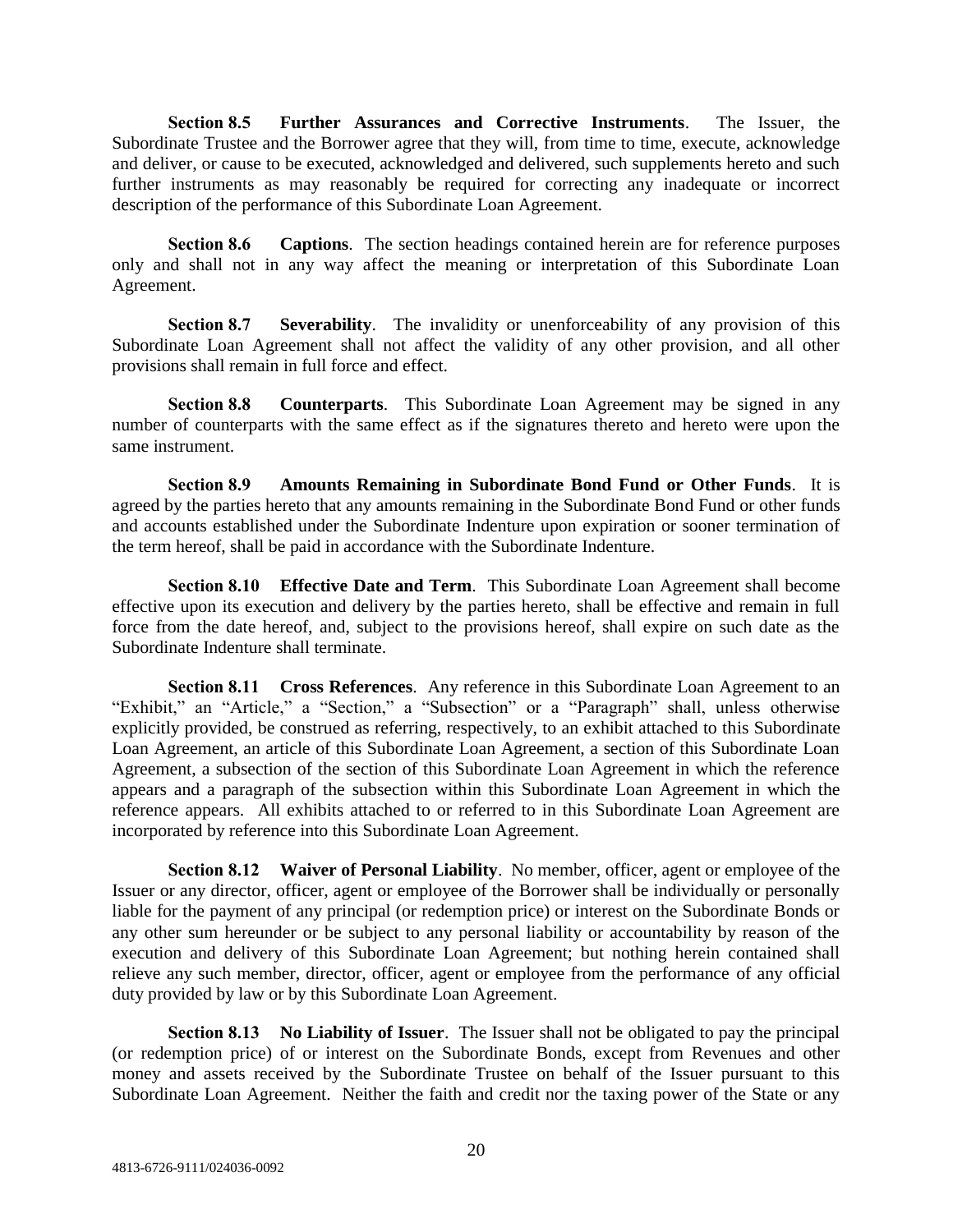political subdivision thereof, nor the faith and credit of the Issuer or any member is pledged to the payment of the principal (or redemption price) or interest on the Subordinate Bonds. The Issuer shall not be liable for any costs, expenses, losses, damages, claims or actions, of any conceivable kind on any conceivable theory, under or by reason of or in connection with this Subordinate Loan Agreement, the Subordinate Bonds or the Subordinate Indenture, except only to the extent amounts are received for the payment thereof from the Borrower under this Subordinate Loan Agreement.

The Borrower hereby acknowledges that the Issuer's sole source of money to repay the Subordinate Bonds will be provided by the payments made by the Borrower pursuant to this Subordinate Loan Agreement, together with investment income on certain funds and accounts held by the Subordinate Trustee under the Subordinate Indenture, and hereby agrees that if the payments to be made hereunder shall ever prove insufficient to pay all principal (or redemption price) and interest on the Subordinate Bonds as the same shall become due (whether by maturity, redemption, acceleration or otherwise), then upon notice from the Subordinate Trustee, the Borrower shall pay such amounts as are required from time to time to prevent any deficiency or default in the payment of such principal (or redemption price) or interest, including, but not limited to, any deficiency caused by acts, omissions, nonfeasance or malfeasance on the part of the Subordinate Trustee, the Borrower, the Issuer or any third party, subject to any right of reimbursement from the Subordinate Trustee, the Issuer or any such third party, as the case may be, therefor.

**Section 8.14 No Liability of Officers**. No recourse under or upon any obligation, covenant, or agreement or in any Subordinate Bonds, or under any judgment obtained against the Issuer, or by the enforcement of any assessment or by any legal or equitable proceeding by virtue of any constitution or statute or otherwise or under any circumstances, shall be had against any incorporator, member, director, commissioner, employee, agent or officer, as such, past, present, or future, of the Issuer, either directly or through the Issuer, or otherwise, for the payment for or to the Issuer or any receiver thereof, or for or to the Owner of any Subordinate Bonds, of any sum that may be due and unpaid by the Issuer upon any of the Subordinate Bonds. Any and all personal liability of every nature, whether at common law or in equity, or by statute or by constitution or otherwise, of any such incorporator, member, director, commissioner, employee, agent or officer, as such, to respond by reason of any act or omission on his or her part or otherwise, for the payment for or to the Issuer or any receiver thereof, or for or to the Owner of any Subordinate Bonds, of any sum that may remain due and unpaid upon the Subordinate Bonds or any of them, is hereby expressly waived and released as a condition of and consideration for the execution of this Subordinate Loan Agreement and the issuance of the Subordinate Bonds.

**Section 8.15 Capacity of the Subordinate Trustee**. The Subordinate Trustee is entering into this Subordinate Loan Agreement solely in its capacity as Subordinate Trustee and shall be entitled to the rights, protections, limitations from liability and immunities afforded it as Subordinate Trustee under the Subordinate Indenture. The Subordinate Trustee shall be responsible only for the duties of the Subordinate Trustee expressly set forth herein and in the Subordinate Indenture.

**Section 8.16 Reliance**. The representations, covenants, agreements and warranties set forth in this Subordinate Loan Agreement may be relied upon by the Issuer and the Subordinate Trustee. In performing their duties and obligations under this Subordinate Loan Agreement and under the Subordinate Indenture, the Issuer and the Subordinate Trustee may rely upon statements and certificates of the Borrower, upon certificates of tenants believed to be genuine and to have been executed by the proper person or persons, and upon audits of the books and records of the Borrower pertaining to occupancy of the Project. In addition, the Issuer and the Subordinate Trustee may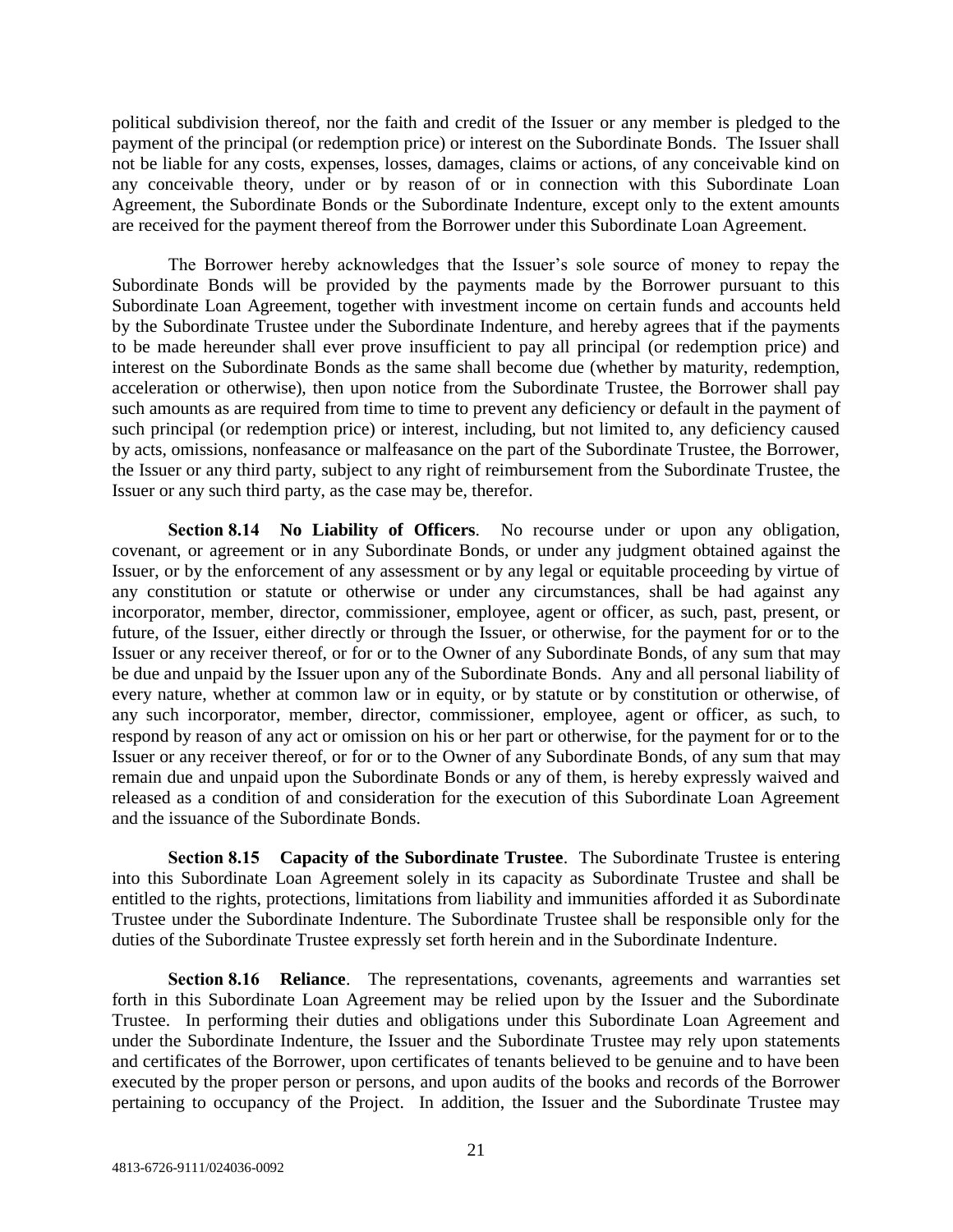consult with counsel, and the opinion of such counsel shall be full and complete authorization and protection in respect of any action taken or suffered by the Issuer or the Subordinate Trustee under this Subordinate Loan Agreement and under the Subordinate Indenture in good faith and in conformity with the opinion of such counsel. It is expressly understood and agreed by the parties to this Subordinate Loan Agreement (other than the Issuer) that:

(a) the Issuer may rely conclusively on the truth and accuracy of any certificate, opinion, notice or other instrument furnished to the Issuer by the Subordinate Trustee, any Subordinate Bondholder or the Borrower as to the existence of a fact or state of affairs required under this Subordinate Loan Agreement to be noticed by the Issuer;

(b) the Issuer shall not be under any obligation to perform any record keeping or to provide any legal service, it being understood that such services shall be performed or caused to be performed by the Subordinate Trustee or the Borrower, as applicable; and

(c) none of the provisions of this Subordinate Loan Agreement shall require the Issuer or the Subordinate Trustee to expend or risk its own funds (apart from the proceeds of Subordinate Bonds issued under the Subordinate Indenture) or otherwise endure financial liability in the performance of any of its duties or in the exercise of any of its rights under this Subordinate Loan Agreement, unless it shall first have been adequately indemnified to its satisfaction against the costs, expenses and liabilities which may be incurred by taking any such action.

[Signature Pages Follow]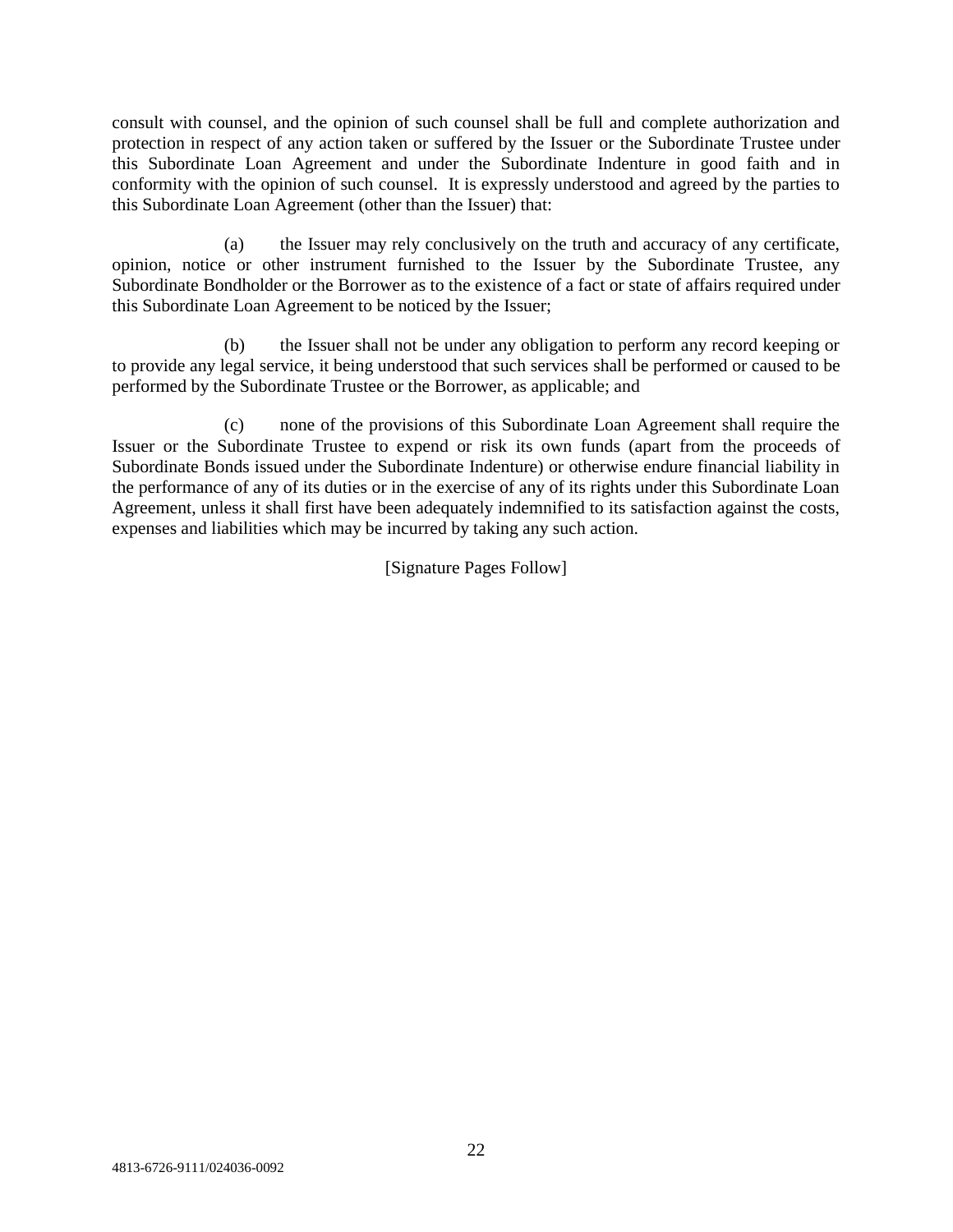IN WITNESS WHEREOF, the parties hereto have executed this Subordinate Loan Agreement, all as of the date first set forth above.

# **CHULA VISTA HOUSING AUTHORITY**

By:

Executive Director

**ATTEST:**

Secretary

#### **U.S. BANK NATIONAL ASSOCIATION**, as Subordinate Trustee

By:

Authorized Officer

**MILLENIA II CIC, LP**, a California limited partnership

By: Pacific Southwest Community Development Corporation, a California nonprofit public benefit corporation, its Managing General Partner

By:

Robert W. Laing, President/Executive Director

By: CIC Millenia II, LLC, a California limited liability company, its Administrative General Partner

> By: Chelsea Investment Corporation, a California corporation, its Manager

> > By:

Cheri Hoffman, President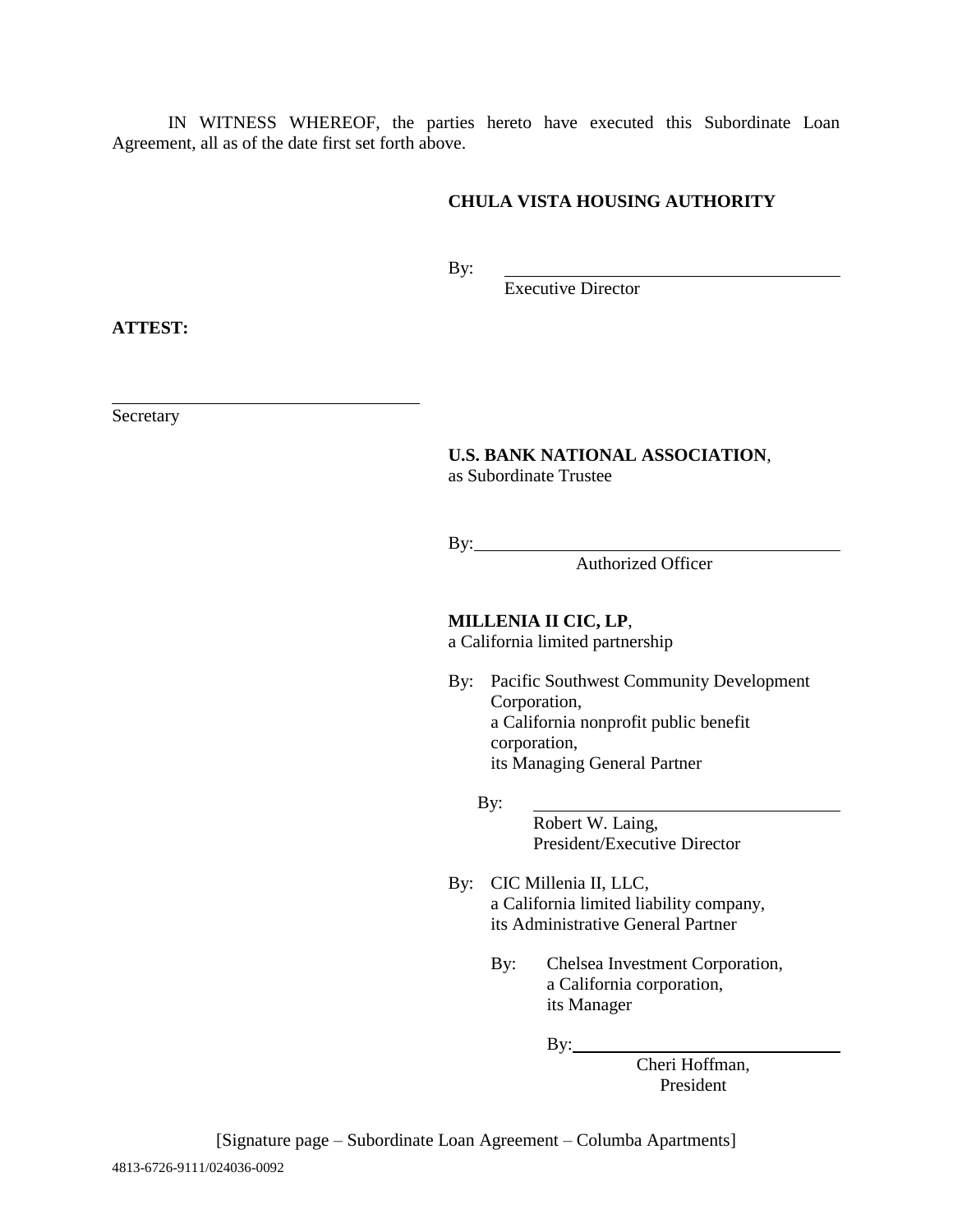#### **EXHIBIT A**

#### **FORM OF SUBORDINATE PROMISSORY NOTE**

**\$\_\_\_\_\_\_\_\_\_\_\_\_\_\_\_\_\_**

# **CHULA VISTA HOUSING AUTHORITY MULTIFAMILY HOUSING REVENUE BONDS (COLUMBA APARTMENTS) SUBORDINATE 2021 SERIES A-3**

#### **SUBORDINATE PROMISSORY NOTE**

US \$2,400,000  $\qquad \qquad$  . 2021

FOR VALUE RECEIVED, MILLENIA II CIC, LP, a California limited partnership organized and existing under the laws of the State of California (together with its permitted successors and assigns, "Maker"), promises to pay to the **CHULA VISTA HOUSING AUTHORITY**, a public body corporate and politic is duly organized and existing under the Constitution and the laws of the State of California, or its successors or assigns (the "Issuer" or the "Holder" as the context requires), in legal tender of the United States, the Principal Sum of \$2,400,000, on \_\_\_\_\_\_\_\_, 20\_, or earlier as provided herein and in the Subordinate Loan Agreement (hereinafter defined), together with interest thereon at the rates, at the times and in the amounts necessary to make payments on the Chula Vista Housing Authority Multifamily Housing Revenue Bonds (Columba Apartments), Subordinate 2021 Series A-3 (the "Subordinate Bonds"), issued under that certain Subordinate Indenture of Trust, dated as of October 1, 2021 (the "Subordinate Indenture"), by and between the Issuer and U.S. Bank National Association, as trustee (the "Subordinate Trustee"), when such payments become due and payable on each Subordinate Bond Payment Date (as defined in the Subordinate Indenture). Maker shall pay to the Holder, on each Subordinate Bond Payment Date (as defined in the Subordinate Indenture) on which principal and interest on the Subordinate Bonds is payable, and solely from Revenues (as defined in the Subordinate Indenture, (i) interest on the Subordinate Bonds at the Subordinate Bond Rate (as defined in the Subordinate Indenture) then due and payable in accordance with the Subordinate Indenture, and (ii) if any Revenues remain after payment of such interest, then to amortizing payments of principal on the Subordinate Bonds, and (iii) if any Revenues remain after payment of such interest and amortizing payments or principal, then the balance of Revenues shall be applied to make a prepayment of the principal amount of the Subordinate Bond. Maker shall pay to the Holder on the Maturity Date an amount in immediately available funds sufficient to pay the principal amount of the Subordinate Bonds and all accrued but unpaid interest thereon. In the event that amounts held under the Subordinate Indenture and derived from Subordinate Bond proceeds, condemnation awards or insurance proceeds or investment earnings thereon are applied to the payment of principal due on the Subordinate Bonds in accordance with the Subordinate Indenture, the principal amount due hereunder shall be reduced to the extent of the principal amount of the Subordinate Bonds so paid.

"Indebtedness" means the principal of, interest on, and any other amounts due at any time under, this Note, the Mortgage (as defined herein) or any other Subordinate Loan Document,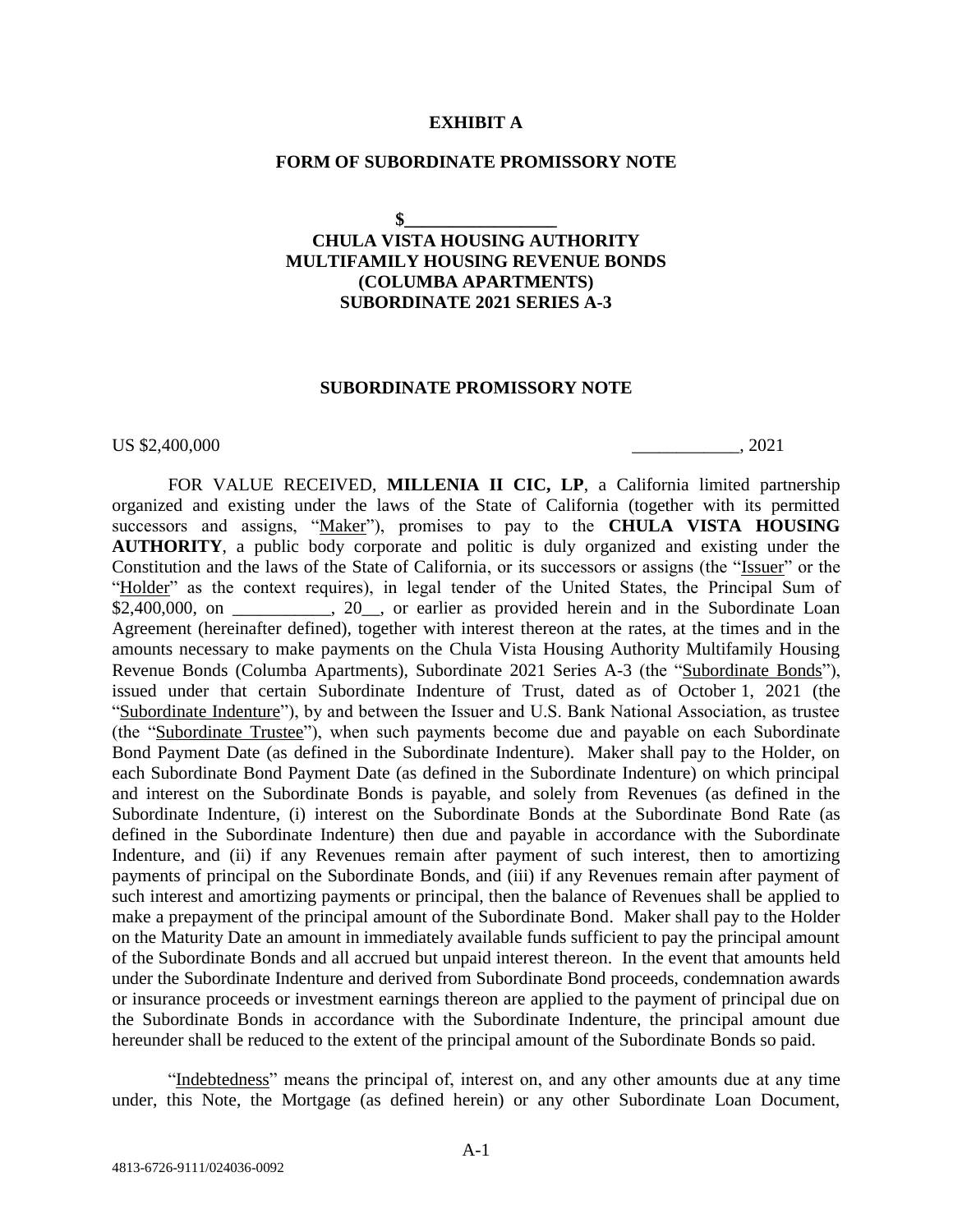including late charges, default interest, and advances to protect the security of the Mortgage as described in Section 12 of the Mortgage.

All capitalized terms used but not defined herein shall have the meanings ascribed to them in the Subordinate Indenture.

All payments under this Note shall be applied first to the payment of interest due and the balance, if any, shall be applied to the payment of principal.

This Note is secured by a Subordinate Multifamily Deed of Trust, Assignment of Rents, Security Agreement and Fixture Filing dated as of October 1, 2021 (as the same may be modified, amended or supplemented from time to time, the "Mortgage") made by Maker to a trustee for the benefit of the Subordinate Trustee covering property, with improvements thereon, as more fully described therein (the "Mortgaged Property") and certain other security as more fully set forth in the Subordinate Loan Agreement.

1. This Note is subject to the express condition that at no time shall interest be payable on this Note or under the Mortgage or the Subordinate Loan Agreement at a rate in excess of the maximum permitted by law; and Maker shall not be obligated or required to pay, nor shall the Holder be permitted to charge or collect, interest at a rate in excess of such maximum rate. If by the terms of this Note or of the Mortgage or Subordinate Loan Agreement, Maker is required to pay interest at a rate in excess of such maximum rate, the rate of interest hereunder or thereunder shall be deemed to be reduced immediately and automatically to such maximum rate, and any such excess payment previously made shall be immediately and automatically applied to the unpaid balance of the principal sum hereof and not to the payment of interest.

2. Amounts payable hereunder representing late payments, penalty payments or the like shall be payable to the extent allowed by law.

3. This Note is subject to all of the terms, conditions, and provisions of the Subordinate Loan Agreement, including those respecting prepayment and the acceleration of maturity and the provisions of Section 4.4 thereof, and is further subject to all of the terms, conditions and provisions of the Subordinate Indenture. The outstanding principal hereof is subject to acceleration at the same time or times and under the same terms and conditions, and with the same notice, if any, as provided under the Subordinate Indenture for the acceleration of payment of the Subordinate Bonds.

4. If there is an Event of Default, then in any such event and subject to the provisions and requirements of the Subordinate Loan Agreement and the Subordinate Indenture, the Holder may declare the entire unpaid principal balance of this Note and accrued interest, if any, due and payable at once. All of the covenants, conditions and agreements contained in the Subordinate Loan Agreement, the Regulatory Agreement, the Mortgage and all other security instrument and related documents, instruments and assignments evidencing or securing the Borrower's obligations to the Issuer or to the Subordinate Trustee relating to the Project and all other documents and instruments delivered simultaneously herewith, as the same may be supplemented and amended from time to time (the "Loan Documents") are hereby made part of this Note.

5. No delay or omission on the part of the Holder in exercising any remedy, right or option under this Note or the Loan Documents shall operate as a waiver of such remedy, right or option. In any event a waiver on any one occasion shall not be construed as a waiver or bar to any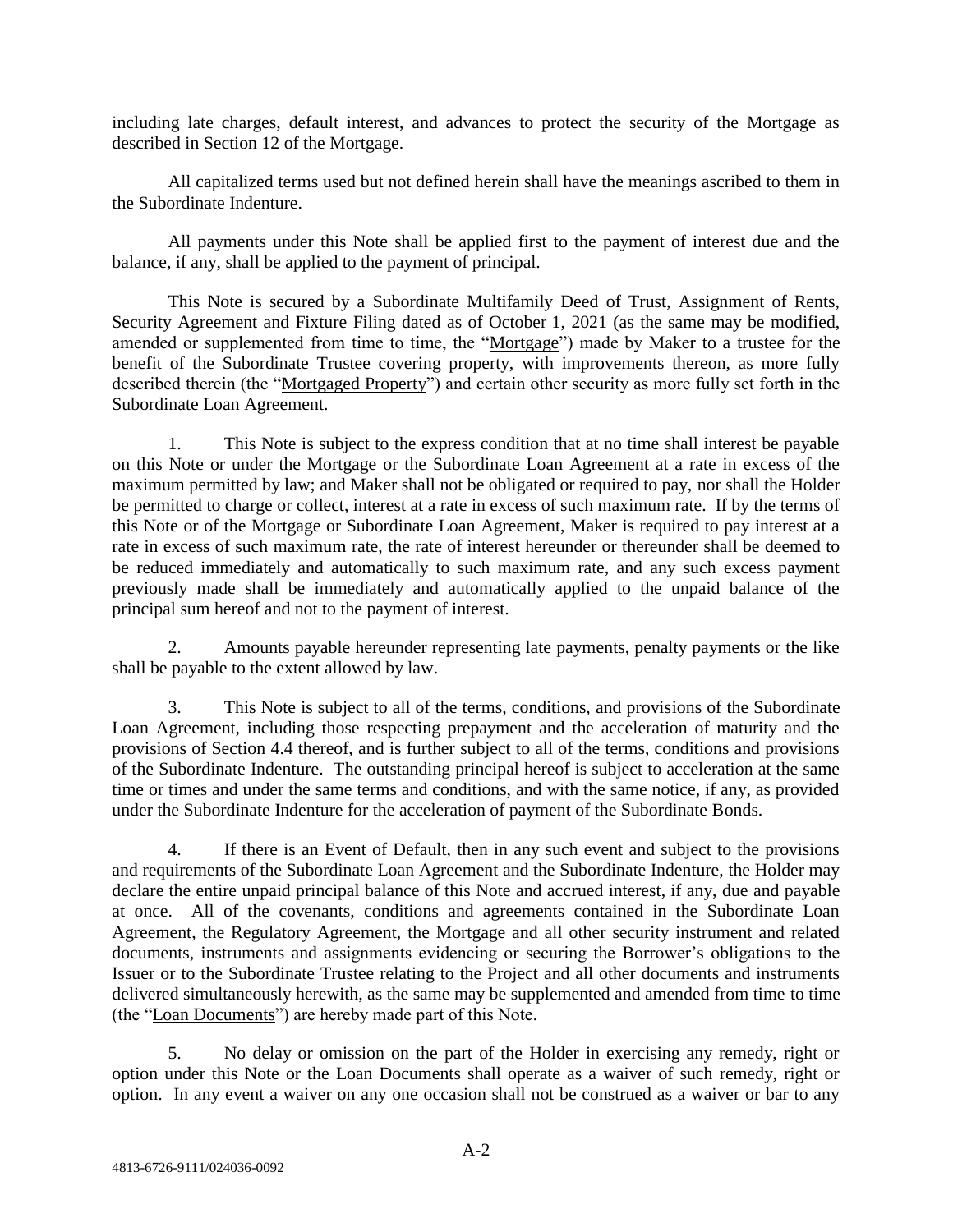such remedy, right or option on a future occasion. The rights, remedies and options of the Holder under this Note and the Loan Documents are and shall be cumulative and are in addition to all of the rights, remedies and options of the Holder at law or in equity or under any other agreement.

6. Maker shall pay all costs of collection on demand by the Holder, including without limitation, reasonable attorneys' fees and disbursements, which costs may be added to the Indebtedness hereunder, together with interest thereon at the Default Rate to the extent allowed by law.

7. No amendments or other changes of any nature may be made to this Note except in writing and subject in all events to the provisions of the Subordinate Indenture and the Subordinate Loan Agreement. Presentment for payment, notice of dishonor, protest and notice of protest are hereby waived. The acceptance by the Holder of any amount after the same is due shall not constitute a waiver of the right to require prompt payment, when due, of all other amounts due hereunder. The acceptance by the Holder of any sum in an amount less than the amount then due shall be deemed an acceptance on account only and upon condition that such acceptance shall not constitute a waiver of the obligation of Maker to pay the entire sum then due, and Maker's failure to pay such amount then due shall be and continue to be a default notwithstanding such acceptance of such amount on account, as aforesaid. Consent by the Holder to any action of Maker which is subject to consent or approval of the Holder hereunder shall not be deemed a waiver of the right to require such consent or approval to future or successive actions.

8. (a) Neither Borrower nor any of its partners, members and/or managers shall have any personal liability under this Note, the Mortgage or any other Loan Document for the repayment of the Indebtedness or for the performance of any other obligations of Borrower under the Loan Documents, and Holder's only recourse for the satisfaction of the Indebtedness and the performance of such obligations shall be Holder's exercise of its rights and remedies with respect to the Mortgaged Property and any other collateral held by Holder as security for the Indebtedness. This limitation on Borrower's liability shall not limit or impair Holder's enforcement of its rights against any guarantor of the Indebtedness or any guarantor of any obligations of Borrower.

(b) Borrower shall be personally liable to Holder for the repayment of a portion of the Indebtedness equal to any loss or damage suffered by Holder (the "Losses") as a result of (1) fraud or material misrepresentation by Borrower or Guarantor or any general partner, managing member, manager, officer, director, partner, member, agent or employee of Borrower or Guarantor in connection with the application for or creation of the Indebtedness or any request for any action or consent by or on behalf of Holder; or (5) failure to apply Rents, first, to the payment of reasonable operating expenses (other than property management fees that are not currently payable or any other Loan Document) and then to amounts ("Debt Service Amounts") payable under this Note, the Mortgage or any other Loan Document (except that Borrower will not be personally liable (i) to the extent that Borrower lacks the legal right to direct the disbursement of such sums because of a bankruptcy, receivership or similar judicial proceeding, or (ii) with respect to Rents that are distributed on account of any calendar year if Borrower has paid all operating expenses and Debt Service Amounts for that calendar year);

(c) Holder may exercise its rights against Borrower personally without regard to whether Holder has exercised any rights against the Mortgaged Property or any other security, or pursued any rights against any guarantor, or pursued any other rights available to Holder under this Note, the Mortgage, any other Loan Document or applicable law. For purposes of this Section 9, the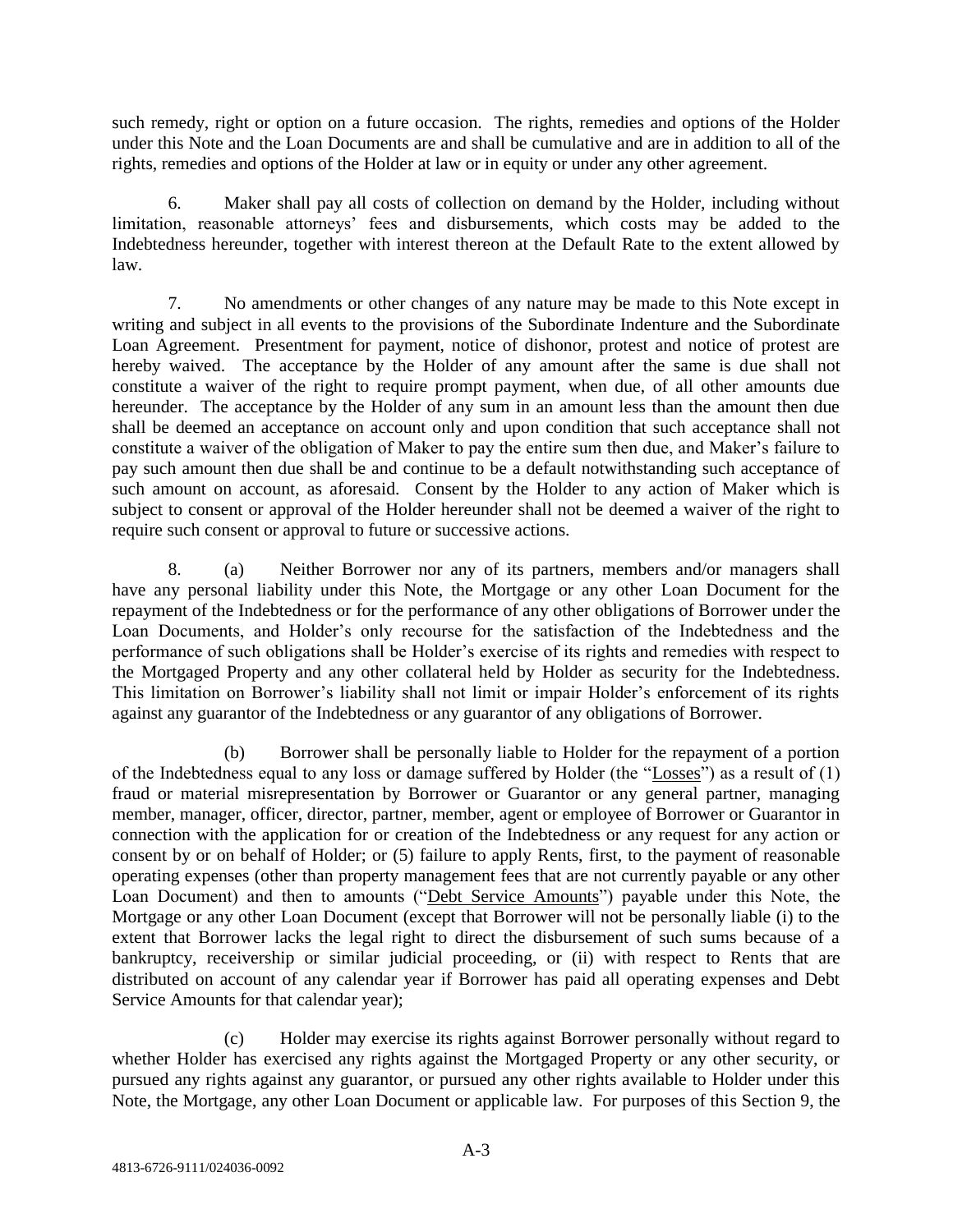term "Mortgaged Property" shall not include any funds that (1) have been applied by Borrower as required or permitted by the Mortgage prior to the occurrence of an Event of Default or (2) Borrower was unable to apply as required or permitted by the Mortgage because of a bankruptcy, receivership, or similar judicial proceeding. To the fullest extent permitted by applicable law, in any action to enforce Borrower's personal liability under this Section 9, Borrower waives any right to set off the value of the Mortgaged Property against such personal liability.

(d) Nothing herein or in the other Loan Documents shall be deemed to be a waiver of any right which the Holder or the Servicer may have under Sections 506(a), 506(b), 1111(b) or any other provision of the United States Bankruptcy Code, as such sections may be amended, or corresponding or superseding sections of the Bankruptcy Amendments and Federal Judgeship Act of 1984, to file a claim for the full amount due to the Holder and the Servicer hereunder and under the other Loan Documents or to require that all collateral shall continue to secure the amounts due hereunder and under the other Loan Documents.

9. In addition, the Indebtedness evidenced by this Note is and shall be subordinate in right of payment to the prior payment in full of all amounts then due and payable (including, but not limited to, all amounts due and payable by virtue of any default or acceleration or upon maturity) with respect to the Indebtedness evidenced by the Note (as defined by that certain Multifamily Deed of Trust, Assignment of Rents and Security Agreement and Fixture Filing by the Borrower for the benefit of the Issuer (the "Senior Deed of Trust") and assigned to Citibank, N.A., as Senior Funding Lender (the "Senior Funding Lender"), in the original aggregate maximum principal amount of \$\_\_\_\_\_\_\_\_\_\_\_\_, executed by Borrower and payable to the Issuer and assigned to the Senior Funding Lender to the extent and in the manner provided in that certain Subordination Agreement, dated as of October 1, 2021, by and among the Subordinate Trustee, the Funding Lender, the Senior Fiscal Agent and the Borrower (the "Subordination Agreement"). The rights and remedies of the Holder and each subsequent holder of this Note shall be deemed, by virtue of such holder's acquisition of this Note, to have agreed to perform and observe all of the terms, covenants and conditions to be performed or observed by the "Subordinate Lender" under the Subordination Agreement.

10. Standstill. Notwithstanding anything to the contrary contained herein, Holder shall not accelerate this Note or exercise of any other right or remedy hereunder or under any agreement which secures the indebtedness or is related thereto any time prior to the expiration of the 15-year tax credit compliance period for the Project (the "Compliance Period") determined pursuant to Section  $42(i)(1)$  of the Internal Revenue Code of 1986, as amended.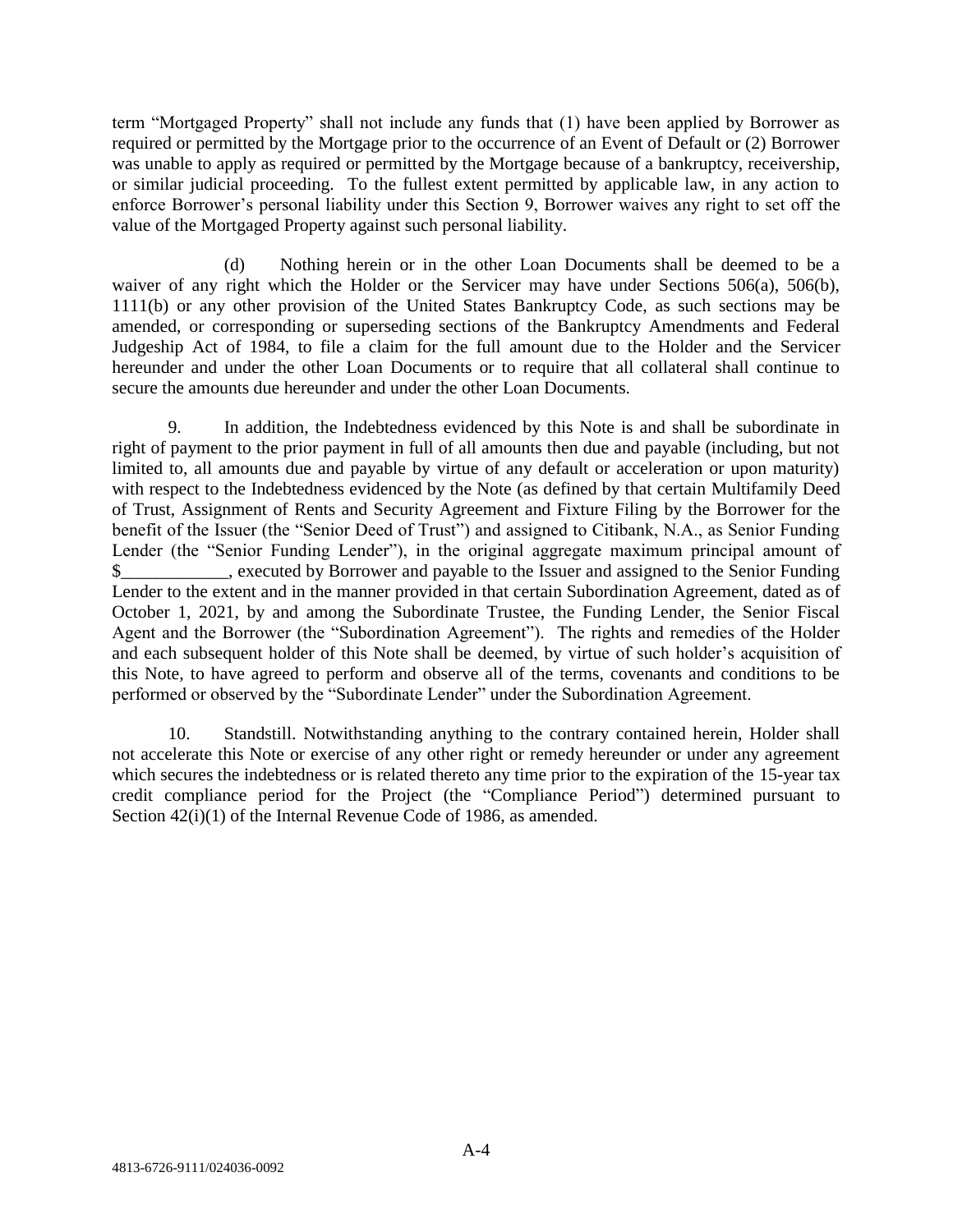Maker agrees that this Note shall be construed in accordance with and governed by the laws of the State of California.

### **MILLENIA II CIC, LP**,

a California limited partnership

- By: Pacific Southwest Community Development Corporation, a California nonprofit public benefit corporation, its Managing General Partner
	- By:

Robert W. Laing, President/Executive Director

- By: CIC Millenia II, LLC, a California limited liability company, its Administrative General Partner
	- By: Chelsea Investment Corporation, a California corporation, its Manager

 $By:$ 

Cheri Hoffman, President